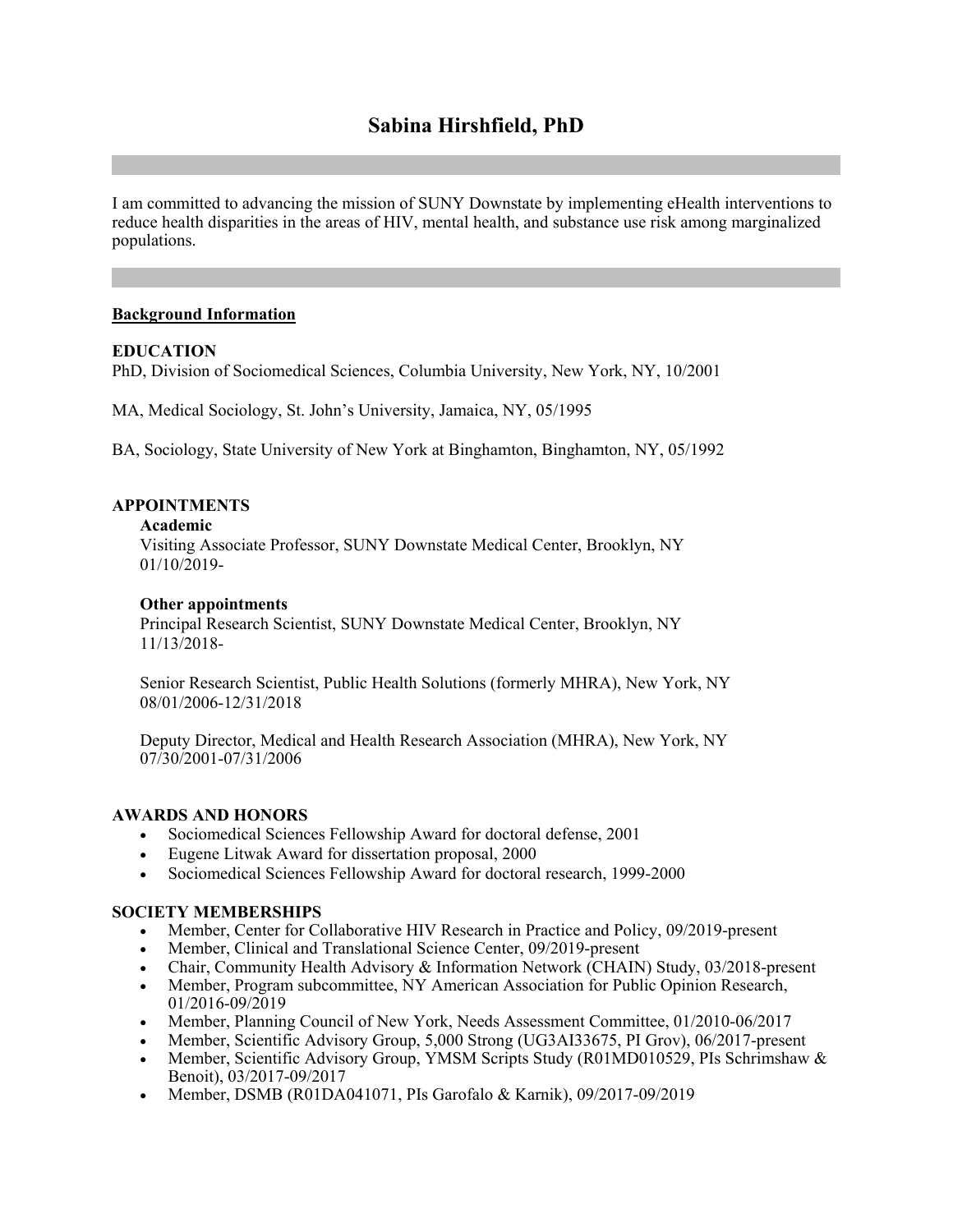- Member, DSMB (R01DA038108, PIs Frye & Wilton), 05/2016-04/2017
- Member, Drugs and Society, Columbia University, 01/2002-06/2004

## **Research and Scholarship**

## **GRANTS**

| Title: Testing a Multi-Component Intervention to Improve Health Outcomes and Quality of Life<br>among Rural Older Adults Living with HIV                           |                                                                                                    |
|--------------------------------------------------------------------------------------------------------------------------------------------------------------------|----------------------------------------------------------------------------------------------------|
| Funding Agency: NINR                                                                                                                                               | Principal Investigators: (Walsh / Petroll)                                                         |
| Role: Co-Investigator                                                                                                                                              | Total: \$496,211                                                                                   |
| Funding Period: 09/01/2020-08/31/2021                                                                                                                              | Grant #: R56 NR019443                                                                              |
| Title: Leveraging family-based assets for Black MSM in House Ball Communities                                                                                      |                                                                                                    |
| Funding Agency: NIMH                                                                                                                                               | Principal Investigators: (Birnbaum / Nelson)                                                       |
| Role: Co-Investigator                                                                                                                                              | Total: \$726,750                                                                                   |
| Funding Period: 04/01/2020-03/31/2022                                                                                                                              | Grant #: R34 MH124082-01                                                                           |
| $Task/U=U$                                                                                                                                                         | Title: Understanding Viral Suppression for Newly Diagnosed HIV+ Men to Inform Implementation of    |
| Funding Agency: NIAID                                                                                                                                              | Principal Investigators: (Rendina & Talan)                                                         |
| Role: Co-Investigator                                                                                                                                              | Total: \$5,634,070                                                                                 |
| Funding period: 04/01/2020-03/31/25                                                                                                                                | Grant #: R01 AI150502-01A1                                                                         |
| Title: A Tailored Approach to Promoting Engagement in Public Health: Diversity Supplement                                                                          |                                                                                                    |
| Funding Agency: NINR                                                                                                                                               | Principal Investigators: (Tan & Hirshfield)                                                        |
| Role: Mentor                                                                                                                                                       | Total: \$222,023                                                                                   |
| Funding period: 04/01/2020-07/30/2021                                                                                                                              | Grant #: R44 NR016908-02S1                                                                         |
| have sex with men in New York State                                                                                                                                | Title: Racial and ethnic disparities in HIV testing and PrEP uptake among Black and Latino men who |
| Funding Agency: Internal                                                                                                                                           | Principal Investigator: (Hirshfield)                                                               |
| Role: Principal Investigator                                                                                                                                       | Total: \$10,000                                                                                    |
| Funding period: 10/01/2019-09/30/2021                                                                                                                              | Grant #: Internal funding                                                                          |
| Title: Supporting Treatment Adherence for Resilience and Thriving (START): A mHealth intervention<br>to improve ART adherence for HIV-positive stimulant-using men |                                                                                                    |
| Funding Agency: NIDA                                                                                                                                               | Principal Investigators: (Carrico, Hirshfield,<br>Horvath)                                         |
| Role: Co-Principal Investigator                                                                                                                                    | Total: \$2,467,150                                                                                 |
| Funding period: 09/30/2019 - 08/31/2024                                                                                                                            | Grant #: R01 DA049843-01                                                                           |
| Title: A Tailored Approach to Promoting Engagement in Public Health                                                                                                |                                                                                                    |
| Funding Agency: NINR                                                                                                                                               | Principal Investigators: (Tan & Hirshfield)                                                        |
| Role: Co-Principal Investigator                                                                                                                                    | Total: \$1,354,088                                                                                 |
| Funding period: 08/01/2018-07/31/2021                                                                                                                              | Grant #: R44 NR016908-01A1                                                                         |
|                                                                                                                                                                    |                                                                                                    |

Title: Increasing Engagement and Improving HIV Care Outcomes via Stigma Reduction in an Online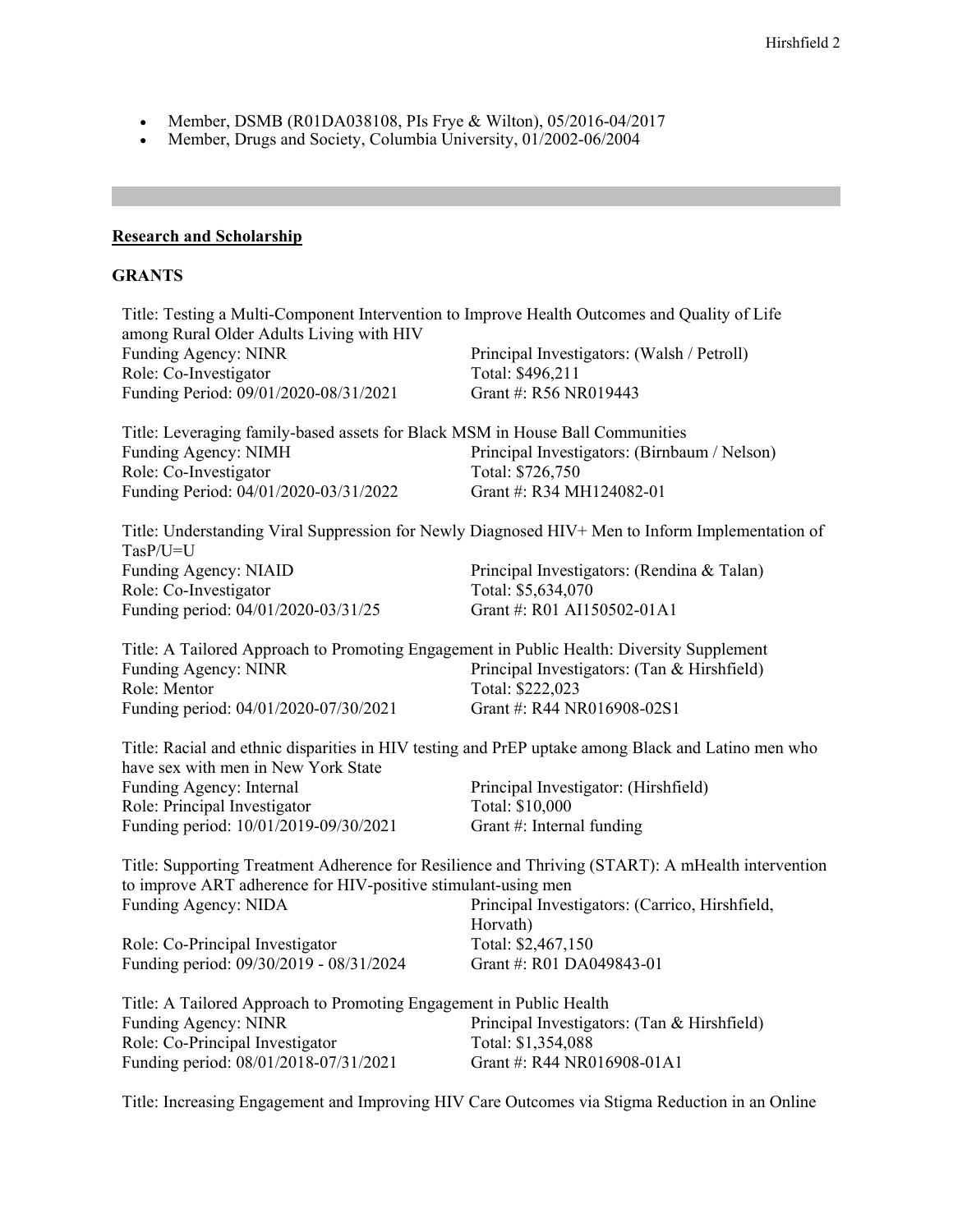| Social Networking Intervention among Racially Diverse Young MSM and Transgender Women |                                                   |
|---------------------------------------------------------------------------------------|---------------------------------------------------|
| Funding Agency: NIMHD                                                                 | Principal Investigators: (Bauermeister & Muessig) |
| Role: Co-Investigator                                                                 | Total: \$3,830,923                                |
| Funding period: 07/01/2018-06/30/2023                                                 | Grant #: R01 MD013623                             |

Title: Exchange Sex and HIV Risk among MSM Online Principal Investigators: (Siegel / Schrimshaw) Role: Co-Investigator Total: \$3,100,000<br>Funding period: 09/25/2017-05/31/20/2021 Grant #: R01 MD011587 Funding period: 09/25/2017-05/31/20/2021

Title: A Pragmatic Clinical Trial of MyPEEPS Mobile to Improve HIV prevention Behaviors in Diverse Adolescent MSM Funding Agency: NIMHD<br>
Role: Co-Investigator<br>
Role: Co-Investigator<br>
Role: Co-Investigator<br>
Principal Investigators: (Schnall & Garofalo)<br>
Total: \$7,900,000 Role: Co-Investigator<br>
Funding period: 07/01/2016-04/30/2021<br>
Grant #: U01 MD011279 Funding period: 07/01/2016-04/30/2021

### **COMPLETED GRANT SUPPORT**

| Title: Mobile Messaging Intervention to Present New HIV Prevention Options for MSM     |                                                                                                |
|----------------------------------------------------------------------------------------|------------------------------------------------------------------------------------------------|
| Funding Agency: CDC                                                                    | Principal Investigator: (Sullivan)                                                             |
| Role: Site PI/Co-Investigator                                                          | Total: \$3,813,682                                                                             |
| Funding period: 09/01/2015-08/31/2019                                                  | Grant #: U01 PS004977                                                                          |
| Title: Feasibility of Collecting HIV Viral Load using Dried Blood Spots among HIV+ Men |                                                                                                |
| Funding Agency: NIMH                                                                   | Principal Investigator: (Hirshfield)                                                           |
| Role: Principal Investigator                                                           | Total: \$236,704                                                                               |
| Funding period: 07/10/2016-12/31/2018                                                  | Grant #: R01 MH100973-03S1                                                                     |
| Title: Scale-up of an Internet-delivered Randomized Controlled Trial for HIV+ Men      |                                                                                                |
| Funding Agency: NIMH                                                                   | Principal Investigator: (Hirshfield)                                                           |
| Role: Principal Investigator                                                           | Total: \$1,476,919                                                                             |
| Funding period: 01/01/2014-12/31/2018                                                  | Grant #: R01 MH100973                                                                          |
| Title: Understanding the Impact of Abuse on Men's Risk Behavior                        |                                                                                                |
| Funding Agency: NICHD                                                                  | Principal Investigators: (Benoit & Downing)                                                    |
| Role: Co-Investigator                                                                  | Total: \$288,157                                                                               |
| Funding period: 08/31/2016-07/31/2019                                                  | Grant #: R21 HD084939                                                                          |
| Title: Video Information Provider for HIV-Associated Non-AIDS (VIP-HANA) Symptoms      |                                                                                                |
| Funding Agency: NINR                                                                   | Principal Investigator: (Schnall)                                                              |
| Role: Co-Investigator                                                                  | Total: \$2,410,869                                                                             |
| Funding period: 06/01/2016-05/31/2017                                                  | Grant #: R01 NR015737                                                                          |
| Title: Using technology to match young Black MSM to HIV testing options                |                                                                                                |
| <b>Funding Agency: NICHD</b>                                                           | Principal Investigator: (Koblin)                                                               |
| Role: Co-Investigator                                                                  | Total: \$1,774,065                                                                             |
| Funding period: 07/01/2013-06/30/2017                                                  | Grant #: R01 HD078595                                                                          |
|                                                                                        | Title: Enhancing Engagement and Retention in Quality HIV Care for Transgender Women of Color - |
| CHN/NYC Site                                                                           |                                                                                                |

Funding Agency: HRSA SPNS Principal Investigator: (Molano)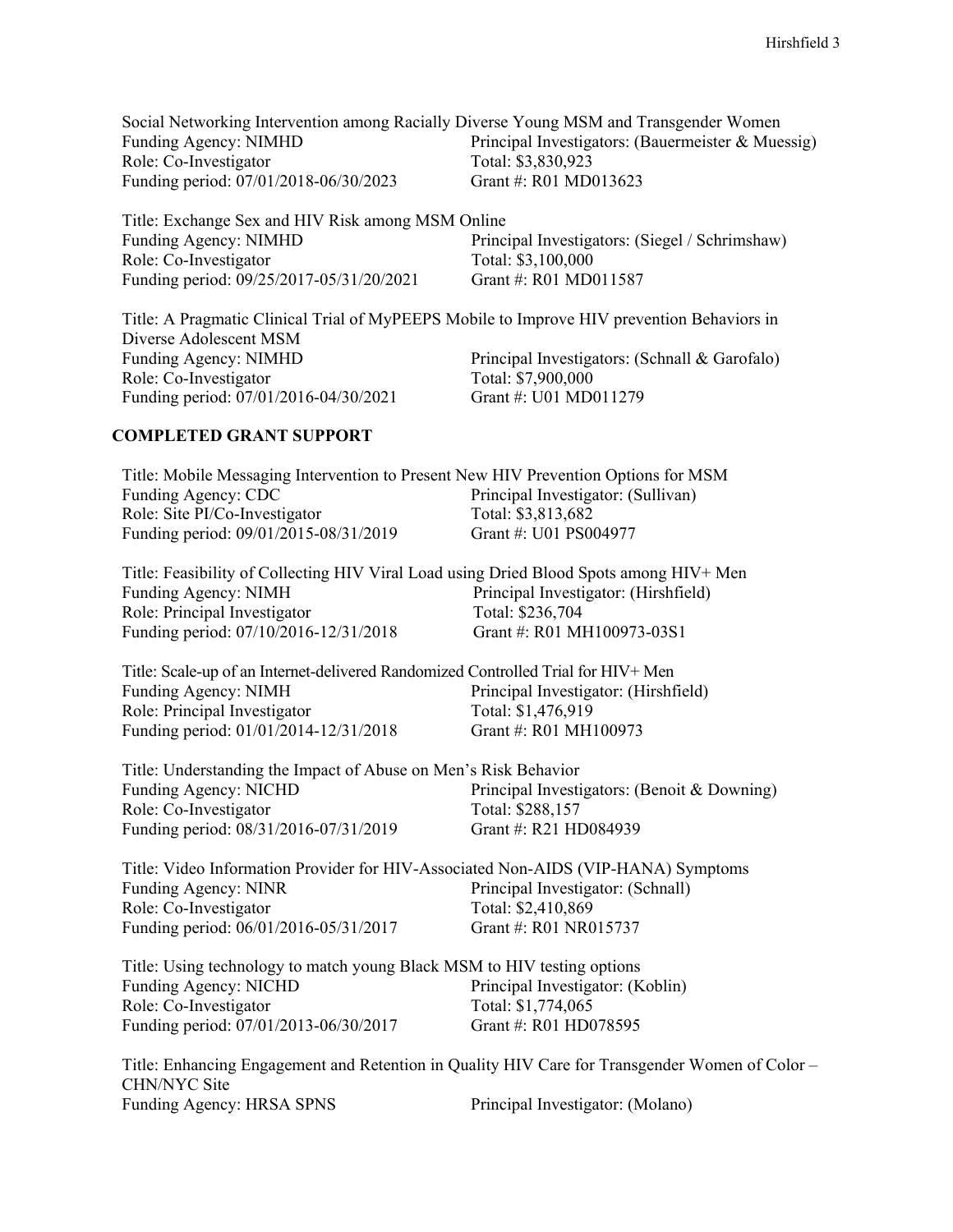| Role: Evaluator<br>Funding period: 09/01/2012-08/31/2017                                                                                                                                                                                                                      | Total: \$1,500,000<br>Grant #: H97 HA24967                                                                                               |
|-------------------------------------------------------------------------------------------------------------------------------------------------------------------------------------------------------------------------------------------------------------------------------|------------------------------------------------------------------------------------------------------------------------------------------|
| Title: Evaluation of Rapid HIV Self-Testing among MSM in High Prevalence Cities<br>Funding Agency: CDC<br>Role: Co-Investigator<br>Funding period: 09/01/2011-08/31/2015                                                                                                      | Principal Investigator: (Sullivan)<br>Total: \$6,992,765<br>Grant #: 200-2011-41989                                                      |
| and Qualitative Investigation and US-wide Molecular Epidemiology<br>Funding Agency: NIH/NCATS/ CaMPR Phase<br>$_{\rm II}$                                                                                                                                                     | Title: Staphylococcal Skin and Soft Tissue Infections (SSTIs) in MSM: An Internet-based Quantitative<br>Principal Investigator: (Gordon) |
| Role: Co-Investigator<br>Funding period: 09/01/2013-08/31/2014                                                                                                                                                                                                                | Total: \$75,000<br>Grant #: Columbia University grant                                                                                    |
| Title: Staphylococcal skin and soft tissue infections in MSM: An internet-based quantitative and<br>qualitative investigation and US-wide molecular epidemiology<br>Funding Agency: NIH/NCATS/CaMPR Phase I<br>Role: Co-Investigator<br>Funding period: 09/01/2012-08/31/2013 | Principal Investigator: (Gordon)<br>Total: \$15,000<br>Grant #: Columbia University grant                                                |
| Title: Be the Generation Bridge Partnership<br>Funding Agency: FHI 360/NIAID<br>Role: Co-Investigator<br>Funding period: 04/01/2012-03/31/2013                                                                                                                                | Principal Investigator: (Chiasson)<br>Total: \$19,500<br>Grant #: UMI AI068619                                                           |
| Title: Use of Smartphone Applications for Sexual Partnering among MSM<br><b>Funding Agency: NIMH</b><br>Role: Consultant<br>Funding period: 08/01/2011-07/31/2013                                                                                                             | Principal Investigator: (Siegel & Schrimshaw)<br>Total: \$440,000<br>Grant #: R21 MH096639                                               |
| Title: Increasing the Use of Long-Acting Reversible Contraception<br>Funding Agency: National Campaign to Prevent Principal Investigator: (Hirshfield)<br>Teen and Unplanned Pregnancy<br>Role: Principal Investigator<br>Funding period: 06/01/2010-05/31/2012               | Total: \$174,383<br>Grant #: 09-49                                                                                                       |
| Title: Web-based Interventions for Black Bisexually Active Men<br><b>Funding Agency: NIMH</b><br>Role: Consultant<br>Funding period: 09/01/2009-08/31/2011                                                                                                                    | Principal Investigator: (Parsons)<br>Total: \$450,000<br>Grant #: R34 MH086333                                                           |
| Title: Online Interactive Culturally Tailored HIV Prevention Interventions<br>Funding Agency: California HIV/AIDS<br>Research Program                                                                                                                                         | Principal Investigator: (Godoy)                                                                                                          |
| Role: Consultant<br>Funding period: 07/01/2009-06/30/2011                                                                                                                                                                                                                     | Total: unknown<br>Grant #: unknown                                                                                                       |
| Title: Novel Online Interventions to Reduce Sexual Risk among Men who Have Sex with Men<br>Funding Agency: CDC<br>Role: Principal Investigator                                                                                                                                | Principal Investigator: (Hirshfield)<br>Total: \$419,939                                                                                 |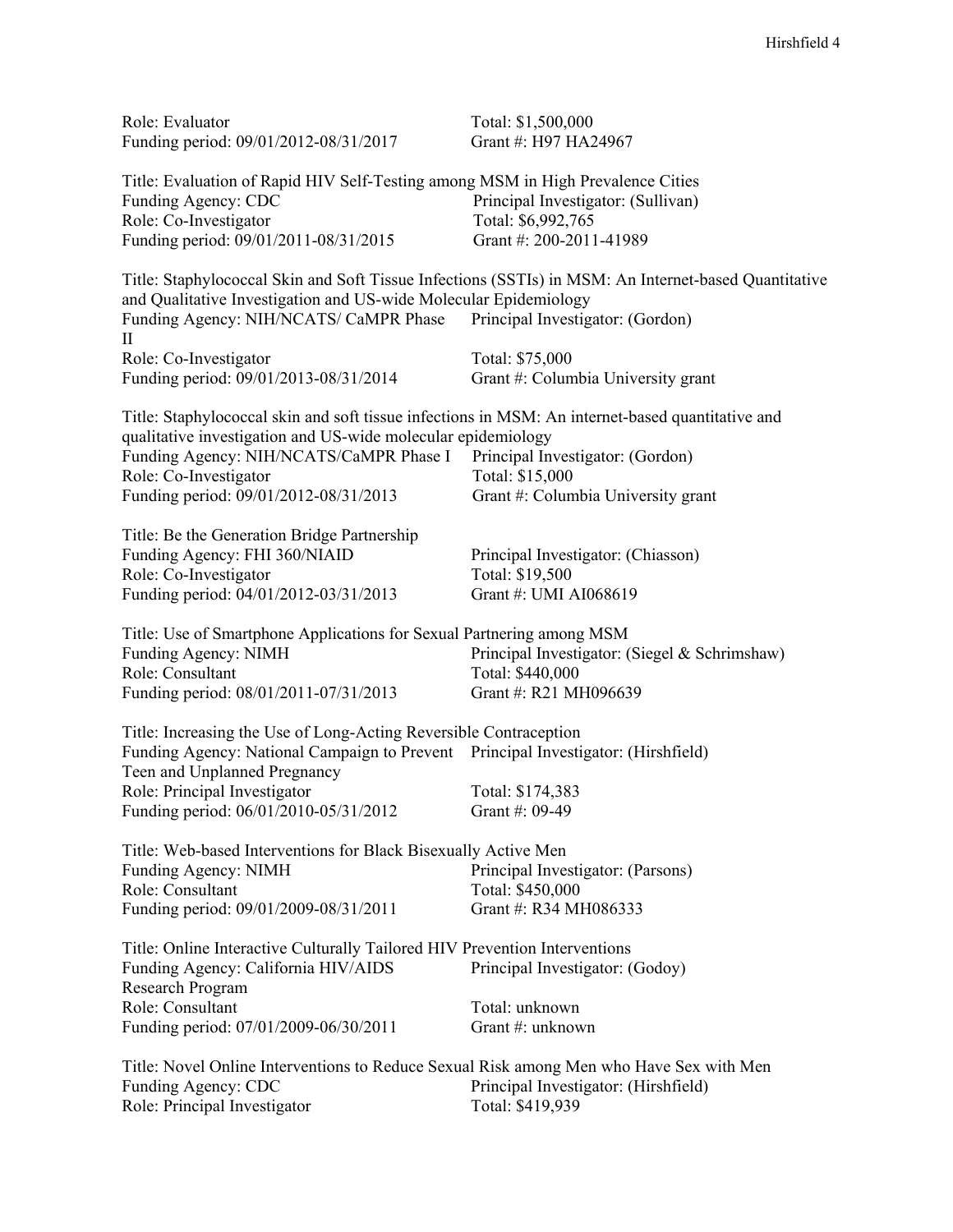| Funding period: 05/01/2006-04/30/2009                                                                       | Grant #: UR6 PS000415                |  |
|-------------------------------------------------------------------------------------------------------------|--------------------------------------|--|
| Title: National HIV Behavioral Surveillance: MSM Web-based Cycle                                            |                                      |  |
| Funding Agency: NYC DOHMH                                                                                   | Principal Investigator: (Murrill)    |  |
| Role: Consultant                                                                                            | Total: \$13,712                      |  |
| Funding period: 09/01/2005-08/31/2006                                                                       | Grant #: 05LL72100                   |  |
| Title: Viagra, Drug Use and HIV Transmission in Men who have Sex with Men                                   |                                      |  |
| Funding Agency: Pfizer, Inc.                                                                                | Principal Investigator: (Hirshfield) |  |
| Role: Principal Investigator                                                                                | Total: \$163,109                     |  |
| Funding period: 06/01/2004-05/31/2006                                                                       | Grant #: 2003-0570                   |  |
| Title: Behavioral Risk in Men Recruited Online                                                              |                                      |  |
| Funding Agency: NIDA                                                                                        | Principal Investigator: (Hirshfield) |  |
| Role: Principal Investigator                                                                                | Total: \$56,500                      |  |
| Funding period: 07/01/2004-06/30/2005                                                                       | Grant #: R03 DA018725                |  |
| Title: Screening for Multiple Behavioral Risk Factors during the Preconception through Postpartum<br>Period |                                      |  |
| Funding Agency: HRSA/MCHB                                                                                   | Principal Investigator: (Blust)      |  |
| Role: Evaluator                                                                                             | Total: unknown                       |  |
| Funding period: 06/01/2003-05/31/2006                                                                       | Grant #: D63 MC 00050-010            |  |

| Title: Crime Risk Factors and Service Needs among Urban Poor (Dissertation grant) |                                      |
|-----------------------------------------------------------------------------------|--------------------------------------|
| Funding Agency: NIMH                                                              | Principal Investigator: (Hirshfield) |
| Role: Principal Investigator                                                      | Total: \$32,126                      |
| Funding period: 07/01/2000-06/30/2001                                             | Grant #: R03 MH61644                 |

## **Selected Invited Lectureships**

| 02/2020 | Columbia University, Mailman School of Public Health. Addressing Hard-to-Reach                                                                                                                                                   |
|---------|----------------------------------------------------------------------------------------------------------------------------------------------------------------------------------------------------------------------------------|
| 11/2019 | Populations & Sensitive Topics.<br>SUNY Albany. 2nd Annual President's Forum on Health Disparities. Addressing Racial<br>and Ethnic Disparities in HIV Testing and PrEP uptake among Black and Latino men                        |
| 11/2019 | who have sex with men in New York State<br>SUNY Albany School of Public Health. Addressing Racial and Ethnic Disparities in HIV<br>Testing and PrEP uptake among Black and Latino men who have sex with men in New<br>York State |
| 05/2019 | NYU Global College of Public Health. Scholar Seminar Series.                                                                                                                                                                     |
| 03/2019 | SUNY Downstate Medical Center. Technology-Based HIV Prevention: Research &<br>Interventions with MSM.                                                                                                                            |
| 10/2017 | City University of New York School of Public Health. Assessing Reliability and Validity<br>in Research Studies. Evaluation of Public Health Programs and Policies, Dr. Grosskopf.                                                |
| 06/2017 | New York American Association for Public Opinion Research. Meet the Masters. Hard-<br>to-Reach Populations & Sensitive Topics.                                                                                                   |
| 12/2016 | Columbia University. Sex Positive! Developing and Implementing a Video-based RCT<br>for HIV-positive Gay, Bisexual and other Men who Have Sex with Men. Implementation<br>Science Course, Dr. Colson                             |
| 11/2016 | Columbia University, Mailman School of Public Health. Fraud prevention in online HIV<br>prevention studies. Methods Course. Dr. Eric Schrimshaw                                                                                  |
| 10/2016 | City University of New York School of Public Health. Assessing Reliability and Validity<br>in Research Studies. Evaluation of Public Health Programs and Policies. Dr. Grosskopf.                                                |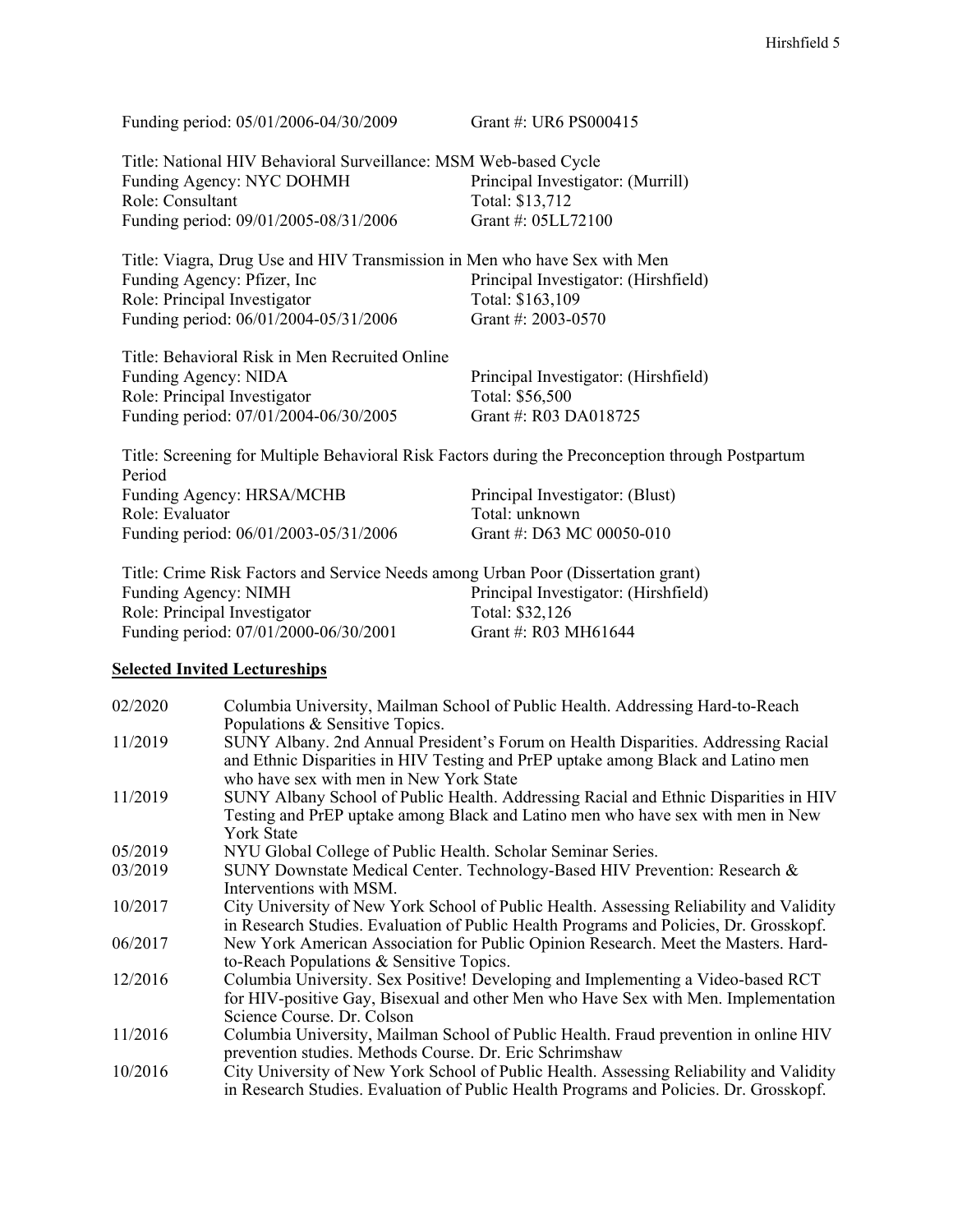| 03/2016 | New York Chapter of the American Association for Public Opinion Research<br>(NYAAPOR) Internet Panel on Fraud. Detecting fraud in Internet-based HIV prevention<br>research.                                                                          |
|---------|-------------------------------------------------------------------------------------------------------------------------------------------------------------------------------------------------------------------------------------------------------|
| 02/2016 | Lehman College, City University of New York. Guest lecturer on health disparities.<br>Health Psychology. Dr. Downing.                                                                                                                                 |
| 10/2015 | City University of New York School of Public Health. Developing a Video-based<br>Randomized Controlled Trial for HIV-positive Gay, Bisexual and other Men who Have<br>Sex with Men. Evaluation of Public Health Programs and Policies. Dr. Grosskopf. |
| 09/2013 | Columbia University HIV Center Rounds. An online HIV prevention digital media<br>intervention for MSM.                                                                                                                                                |
| 06/2005 | Department of Health and Mental Hygiene. Behavioral Risk in Older MSM Recruited<br>Online.                                                                                                                                                            |
| 03/2005 | National Public Radio. All Things Considered. Meth Use Among Gays Worries Health<br>Officials.                                                                                                                                                        |
| 05/2005 | Gay Men's Health Crisis. MSM and the Internet.                                                                                                                                                                                                        |
| 01/2004 | Centers for Disease Control and Prevention. Crystal methamphetamine panel.                                                                                                                                                                            |
| 10/2003 | Columbia University HIV Center Rounds. Online HIV prevention research.                                                                                                                                                                                |

### **PEER REVIEWER**

#### **Journals**

#### **Editorial Board Member**

AIDS and Behavior Archives of Sexual Behavior

#### **Ad hoc Reviewer**

Journal of Homosexuality Journal of Medical Internet Research Journal of Men's Studies Journal of Relationships Research Journal of Sexual Medicine Pediatrics Scientific Reports Sexual Health Sexuality Research and Social Policy Sexually Transmitted Diseases Sexually Transmitted Infections Social Science & Medicine Substance Use and Misuse

#### **NIH Study Section**

NIH Study Section: Ad Hoc Reviewer Panel: National Institute of Nursing Research (NINR)<br>Review dates: Oct 2020 June 2019 Feb 2019 Oct 2018 Nov 2017 Review dates: Oct 2020 June 2019

NIH Study Section: Ad Hoc Reviewer Panel: Special Emphasis Panel (SEP), AIDS and Related Research<br>Review dates: Mar 2021 Dec 2019 July 2018 Mar 2018 Review dates: Mar 2021 Dec 2019 July 2018 Mar 2018 July 2017 March 2017 July 2015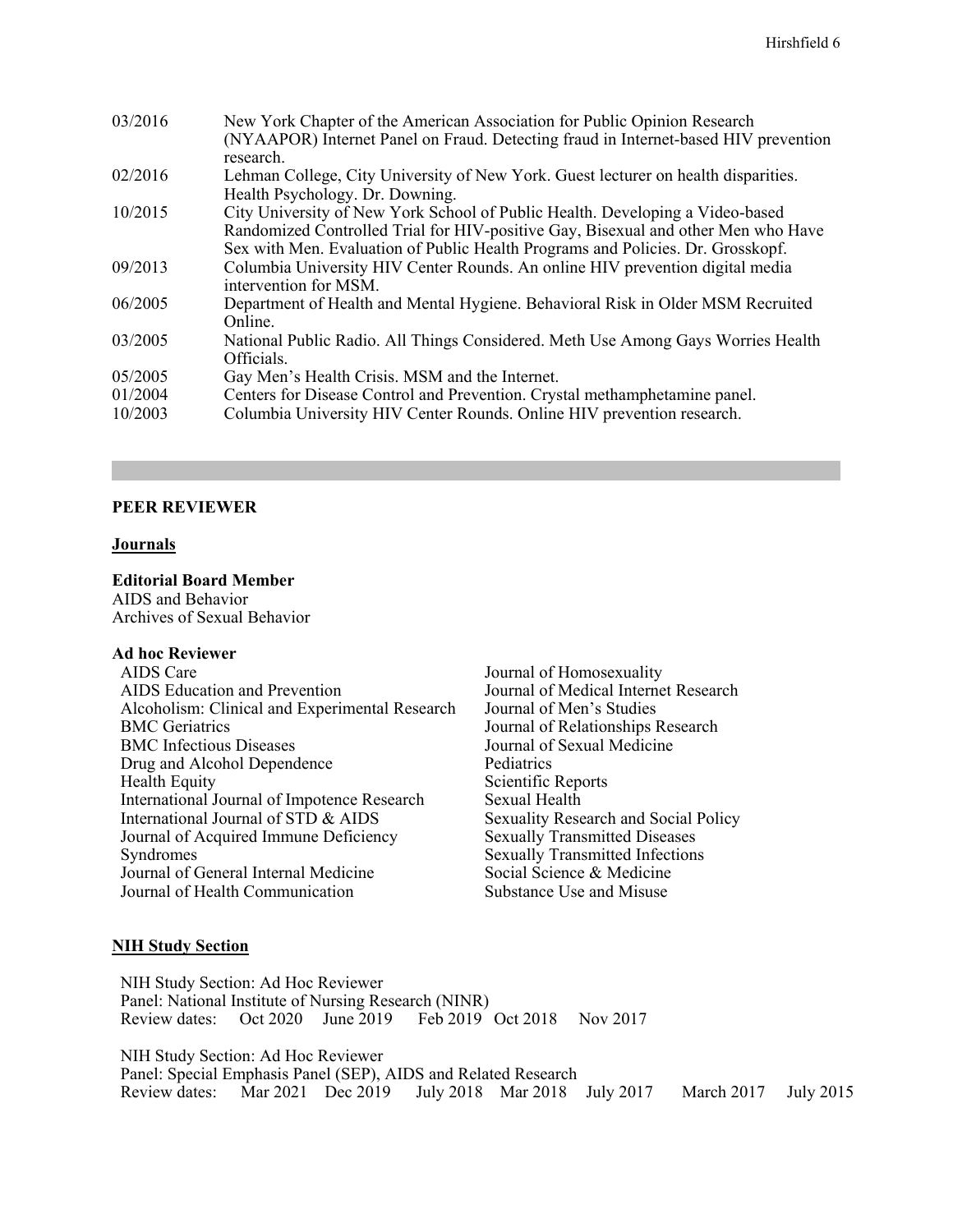NIH Study Section: Ad Hoc Reviewer Panel: Behavioral and Social Consequences of HIV (BSCH; now HIBI) Review dates: July 2018 July 2017 July 2015 July 2014

NIH Study Section: Ad Hoc Reviewer

Panel: Population and Public Health Approaches to HIV/AIDS (BSPH; now PPAH) Review dates:

## **EDUCATIONAL CONTRIBUTIONS**

#### **Teaching Experience**

1997 Graduate Teaching Assistant, Epidemiology, Columbia University

#### **Mentorship in HIV Prevention Research & Interventions**

2020- SUNY Downstate, MS1 research & manuscript mentorship, Felix Rozenberg, BA

2020- NYU, manuscript mentorship, Simon Sandh, MPH<br>2020- SUNY Downstate, MS1 research mentorship, Marc

2020- SUNY Downstate, MS1 research mentorship, Marcos Vargas, BA<br>2020- SUNY Downstate, MS1 research mentorship, Piers Whitaker, BA

2020- SUNY Downstate, MS1 research mentorship, Piers Whitaker, BA<br>2020- SUNY Downstate, MS1-2 research mentorship, Joseph Mayer, BS SUNY Downstate, MS1-2 research mentorship, Joseph Mayer, BS

2020- SUNY Downstate, research mentorship, Elias Preciado, MPH<br>2020 SUNY Downstate, PG3 research mentorship, David Daniel, M

SUNY Downstate, PG3 research mentorship, David Daniel, MD

2019-20 Columbia University MPH Practicum: Elias Preciado, BA, MPH

2019-20 Columbia University MPH Practicum: Kristen Lewis, BA, MPH

2019- SUNY Downstate, NIH grant mentorship: Jeffrey Birnbaum, MD

2018-19 SUNY Downstate, NIH grant mentorship: Tonya Taylor, PhD

2018-19 Emory, manuscript mentorship: Alexandra Medline, MPH

2018-19 NYU, manuscript mentorship: Suzan Walters, PhD

2017-18 New York Medical College, manuscript mentorship: Keosha Bond, PhD

2017-18 The New School, Mohn Family Scholar's Program Intern: Holly Woodbury, BA

2017-18 The New School, Mohn Family Scholar's Program Intern: Anthony J. Hernandez

2017-19 Columbia University, Global HIV Implementation Science Research Training Fellow: Richard Teran, MPH

2015-17 Columbia University, Initiative for Maximizing Student Development Fellow: Richard Teran, MPH

#### **Thesis and Dissertation Advising**

- 2020-21 Thesis Committee, Department of Epidemiology, Mailman School of Public Health, Columbia University: Akanksha Nalatwad.
- 2019-20 Thesis Committee, Department of Epidemiology, Mailman School of Public Health, Columbia University: Elias Preciado. Sexually transmitted infections and associated risk factors in MSM.
- 2019-20 Thesis Committee, Department of Epidemiology, Mailman School of Public Health, Columbia University: Kristen Lewis. Sexual compulsivity and mental health risk factors in MSM.
- 2014 Thesis Committee, Department of Epidemiology, Mailman School of Public Health, Columbia University: Sophia Steinberger. Serosorting and Seropositioning in MSM.
- 2013 Dissertation Committee, Department of Biostatistics, Mailman School of Public Health, Columbia University: Gary Yu. Identifying patterns in behavioral public health data using mixture modeling with an informative number of repeated measures.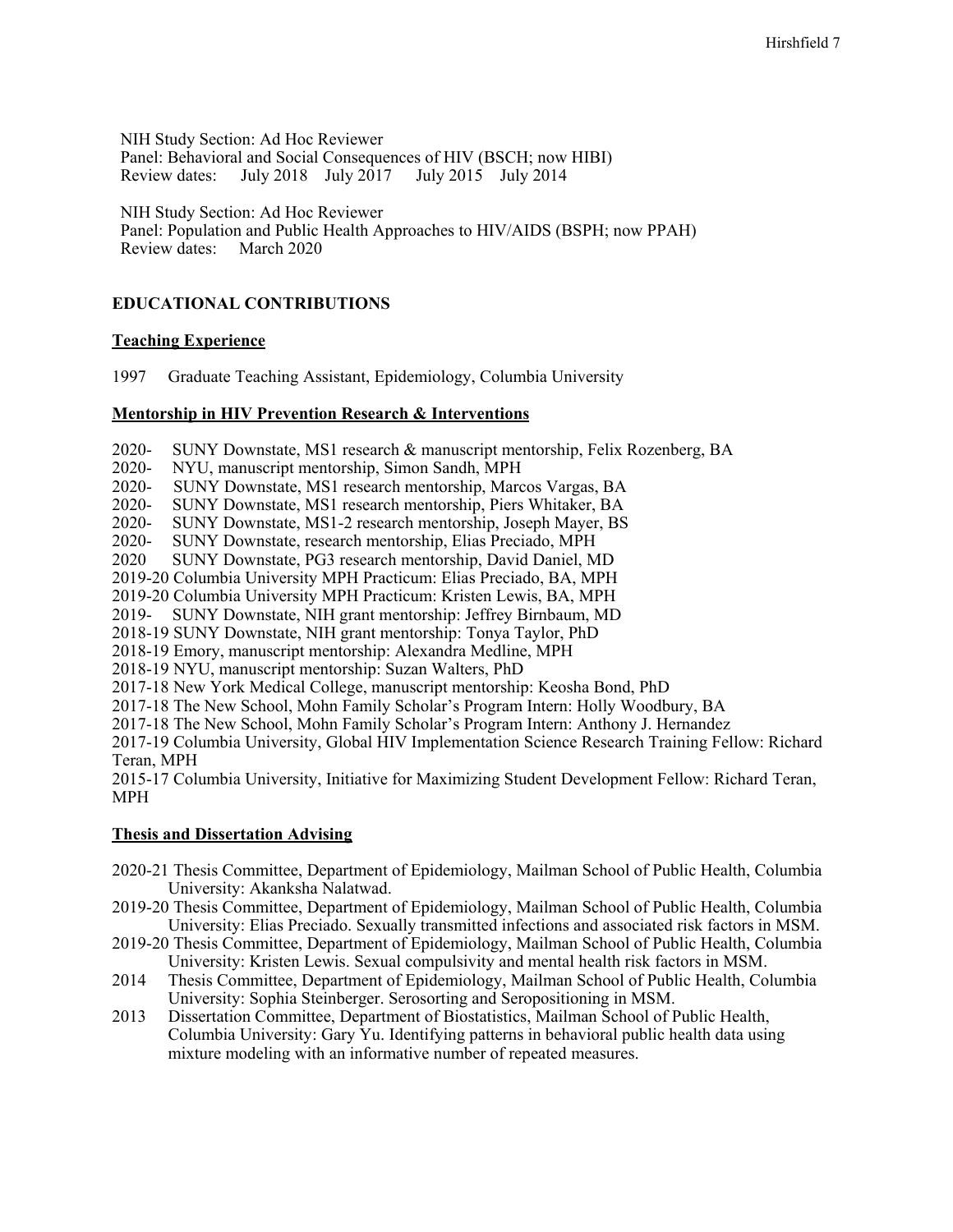## **SERVICE**

- 2021- Member, Research Education Group, SDHU
- 2021 Reviewer, International AIDS Society 2021 Abstract Mentor Programme
- 2020-21Mentor, College on Problems of Drug Dependence (Simon Sandh)
- 2020 Faculty Mentor, Fogarty Strategic Training Partnership to end AIDS in Georgia
- 2020 Reviewer, NIH mock study section, PRIDE-CVD (Program to Increase Diversity Among Individuals Engaged in Cardiovascular Health-Related Research)
- 2019 Lecturer, Epidemiology Course, SUNY Downstate School of Public Health. Dr. Kolokotronis.
- 2019 Search Committee member, SUNY Downstate Senior Vice President of Research
- 2019 Committee Co-Director, Downstate Alliance for Women's Networking (DAWN)

## **PEER-REVIEWED PUBLICATIONS (reverse chronological order)**

\*Underline denotes that co-author was a mentee.

- 1. Sullivan PS, Stephenson R, **Hirshfield S**, Mehta C, Zahn RJ, Bauermeister J, Horvath KJ, Chiasson MA, Gelaude D, Mullin S, Downing MJ, Olansky E, Rogers EQ, Rosenberg E, Siegler AJ, Mansergh G. Behavioral Efficacy of a Sexual Health Mobile App for Men who have Sex with Men: The Mcubed Randomized Controlled Trial. The Lancet HIV. Accepted.
- 2. Kariuki JK, Gibbs BB, Erickson KI, Kriska A, Sereika S, Ogutu D, Milton H, Wagner L, Rao N, Peralta R, Bobb J, Bermudez A, **Hirshfield S**, Burke LE. The feasibility and acceptability of a webbased physical activity for the heart (PATH) intervention designed to reduce the risk of heart disease among inactive African Americans: Protocol for a pilot randomized controlled trial. Contemporary Clinical Trials. Epub ahead of print.
- 3. Kota KK, Mansergh G, Stephenson R, **Hirshfield S**, Sullivan P. Sociodemographic characteristics of HIV pre-exposure prophylaxis use and reasons for nonuse among gay, bisexual and other men who have sex with men from three US cities. AIDS Patient Care & STDs. Accepted.
- 4. Mansergh G, Kota KK, Stephenson R, **Hirshfield S**, Sullivan P. Preference for using a variety of future HIV pre-exposure prophylaxis products among men who have sex with men in three US cities. Journal of the International AIDS Society. Epub ahead of print.
- 5. Muessig K, Golinkoff JM, Hightow-Weidman LB, Rochelle AE, Mulawa MI, **Hirshfield S**, Rosengren-Hovee LA, Aryal S, Buckner N, MS Wilson, Watson DL, Houang ST, Bauermeister JA. Increasing HIV testing and viral suppression via stigma reduction in a social networking mHealth intervention among Black and Latinx young men who have sex with men and transgender women (HealthMpowerment): Protocol for a randomized controlled trial. JMIR Research Protocols. Epub ahead of print.
- 6. Mansergh G, Stephenson R, **Hirshfield S**, Sullivan P. Understanding HIV sexual protection and its association with substance use during sex among MSM in an era of multiple primary prevention products. JAIDS. 2020; 85(4):e70-e73.
- 7. Teran R, Sobieszczyk ME, Chiasson MA, Uhlemann AC, Weidler J, Shah JG, Chang JY, Otto C, **Hirshfield S**. Longitudinal viral load monitoring using home-collected dried blood spot specimens of MSM living with HIV: Results from a feasibility pilot study. AIDS and Behavior. Epub ahead of print.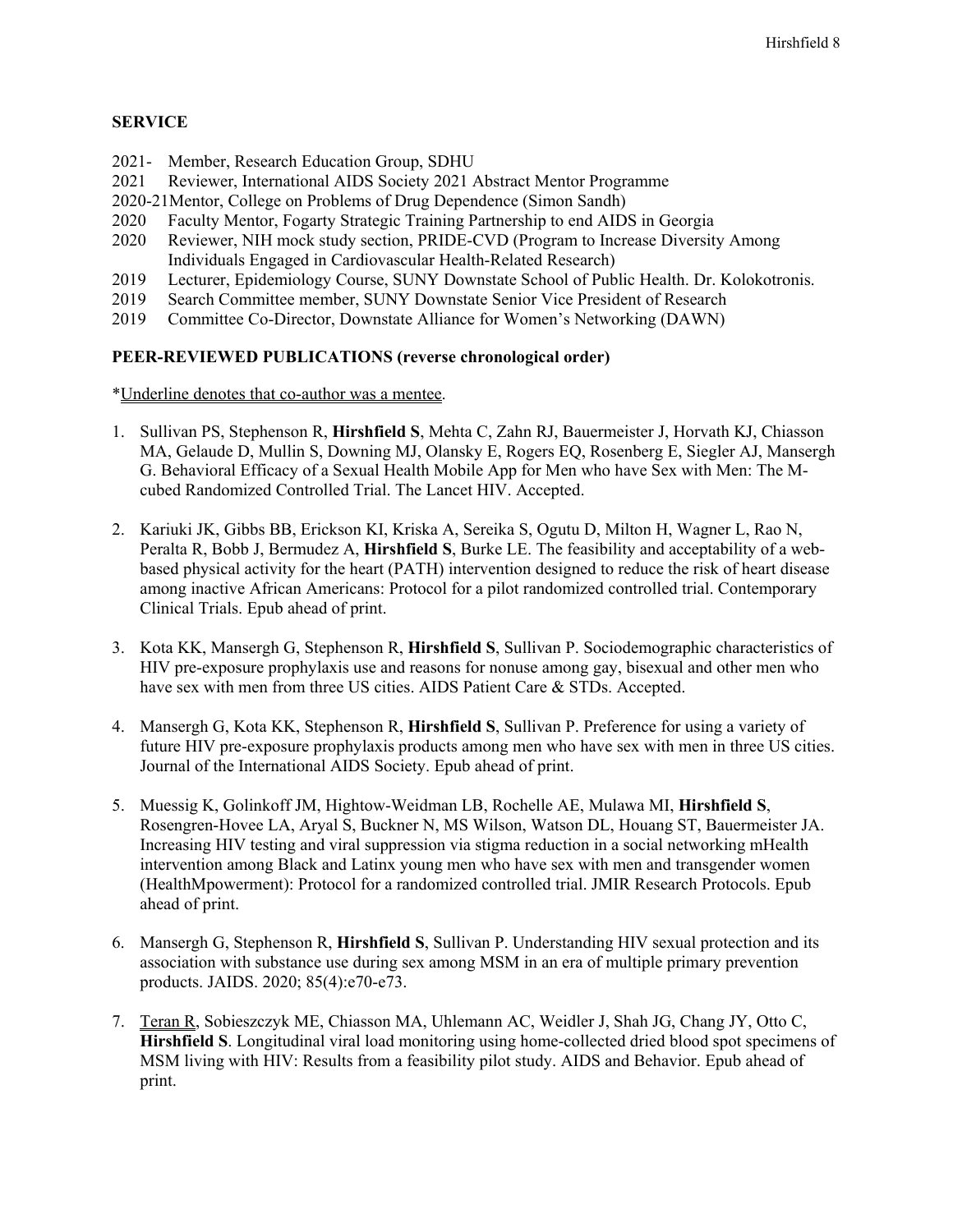- 8. Mansergh G, Mayer K, **Hirshfield S**, Stephenson R, Sullivan PS. HIV pre-exposure prophylaxis medication sharing among HIV-negative men who have sex with men. JAMA Network Open. 2020. 3(9):e2016256.
- 9. Gordián-Arroyo A, Garofalo R, Kuhns LM, Pearson C, Bruce J, Batey DS, Radix A, Belkind U, Hidalgo M, **Hirshfield S**, Schrimshaw E, Schnall R. Awareness, willingness, and perceived efficacy of pre-exposure prophylaxis among adolescent sexual minority males. Journal of Urban Health. Epub ahead of print.
- 10. Carrico AW, Horvath KJ, Grov C, Moskowitz JT, Pahwa S, Pallikkuth S, **Hirshfield S**. Double Jeopardy: Methamphetamine use and HIV as risk factors for COVID-19. AIDS and Behavior. Epub ahead of print.
- 11. Kuhns L, Garofalo R, Hidalgo M, **Hirshfield S**, Pearson C, Bruce J, Batey DS, Radix A, Belkind U, Jia H, Schnall R. A randomized controlled efficacy trial of an mHealth HIV prevention intervention for sexual minority young men: MyPEEPS mobile study protocol. BMC Public Health. 2020;20(1):65.
- 12. Frye V, Nandi V, **Hirshfield S**, Chiasson MA, Wilton L, Usher D, Hoover DR, Koblin BA. Randomized controlled trial of an intervention to match young Black men and transwomen who have sex with men or transwomen to HIV testing options (All About Me). Journal of Acquired Immune Deficiency Syndromes. 2020;83(1):31-36.
- 13. Eastwood EA, Nace AJ, **Hirshfield S**, Birnbaum JM. Young transgender women of color: Homelessness, poverty, childhood sexual abuse and implications for HIV care. AIDS and Behavior. Epub ahead of print.
- 14. Taylor T, DeHovitz J, **Hirshfield S**. Intersectional stigma and social determinants of health as barriers to HIV testing among foreign-born Black men. Frontiers of Public Health. 2019;7:373.
- 15. Sullivan PS, Zahn R, Wiatrek S, Chandler CJ, **Hirshfield S**, Stephenson R, Bauermeister JA, Chiasson MA, Downing MJ, Gelaude DJ, Siegler AJ, Horvath K, Rogers E, Ala A, Olansky EJ, Saul H, Rosenberg ES, Mansergh G. HIV prevention via mobile messaging for men who have sex with men (M-Cubed): Protocol for a randomized controlled trial. JMIR Research Protocols. 2019;8(11):e16439.
- 16. Walters SM, Braksmajer A, Coston B, Yoon IS, Grov C, Downing MJ, Teran R, **Hirshfield S**. A syndemic model of exchange sex among HIV-positive men who have sex with men. Archives of Sexual Behavior. 2020;49(6):1965-1978.f
- 17. Downing MJ, Benoit E, Brown D, Coe L, **Hirshfield S**, Pansulla L, Carballo-Dieguez A. Early sexual experiences, mental health, and risk behavior among Black non-Hispanic and Hispanic/Latino men who have sex with men. Journal of Childhood Sexual Abuse. 2020;29(1):41-61.
- 18. Lelutiu-Weinberger C, Koblin B, Wilton L, Hoover D, **Hirshfield S**, Chiasson MA, Nandi V, Usher D, Frye V. The Role of Peer Support in HIV Testing and PrEP Awareness among Young Black Men and Transgender Women Who Have Sex with Men or Transgender Women. Journal of Urban Health. 2020. Epub ahead of print.
- 19. **Hirshfield S**, Quarles R, Contreras J, Swartz J, Scheinmann R, Reback CJ, Fletcher JB, Kisler K, Kuhns L, Molano LF. Engagement in HIV Care among New York City Transgender Women of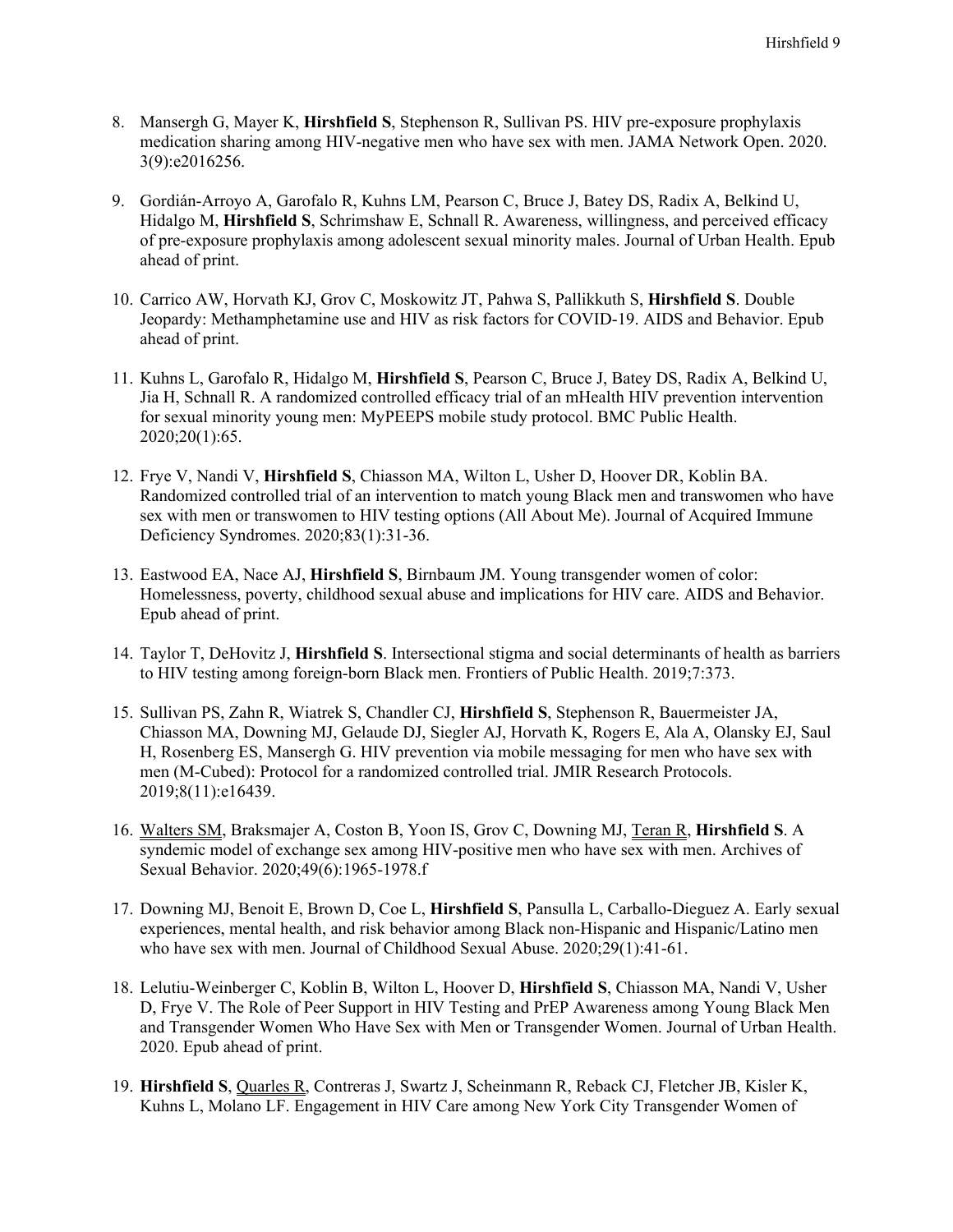Color: Findings from the Transgender Leader - Teach Back Intervention of the Special Projects of National Significance Trans Women of Color Initiative. AIDS and Behavior. 2019. Epub ahead of print.

- 20. Schnall R, Liu J, Mohr DC, Bakken S, **Hirshfield S**, Siegel K, Stonbraker S, Cho H, Iribarren S, Voss J. Multi-modal methodology for adapting digital health tools to new populations: Adaptation of the Video Information Provider (VIP) for Persons Living with HIV with HIV-Associated Non-AIDS (HANA) Conditions. Studies in Health Technology and Informatics. 2019; 264:1347-51.
- 21. Mizuno Y, Borkowf C, **Hirshfield S**, Mustanski B, Sullivan PS, MacGowan RJ. Age and race/ethnicity-specific sex partner correlates of condomless sex in an online sample of Hispanic/Latino, black/African American, and white men who have sex with men. Archives of Sexual Behavior. 2020;49(6):1903-1914.
- 22. Teran RA, Carrico A, Horvath K, Downing, MJ, Chiasson MA, Walters S, **Hirshfield S**. Stimulant Use and Study Protocol Completion: Assessing the Ability of Men Who Have Sex with Men to Collect Dried Blood Spots for Laboratory Measurement of HIV Viral Load. Archives of Sexual Behavior. 2020;49(1):195-209.
- 23. Downing MJ, Millar B, **Hirshfield S**. Changes in Sleep Quality and Associated Health Outcomes among Gay and Bisexual Men Living with HIV. Behavioral Sleep Medicine. 2020;18(3):406-419.
- 24. **Hirshfield S**, Downing MJ, Jr, Chiasson MA, Parsons JT, Grov C, Yoon IS, Houang ST, Sullivan PS, Teran R, Gordon RJ, Hoover D. Evaluation of Sex Positive! A video eHealth intervention for men living with HIV. AIDS and Behavior. 2019;23(11):3103-3118.
- 25. Ignacio M, Garofalo R, Pearson C, Kuhns LM, Bruce J, Batey DS, Radix A, Belkind U, Hidalgo MA, **Hirshfield S**, Schnall R. Pilot feasibility trial of the MyPEEPS mobile app to reduce sexual risk among young men in 4 cities. Journal of the American Medical Informatics Association. 2019;2(2):272-279.
- 26. Bond KT, Yoon IS, Houang ST, Downing M J, Jr, Grov C, **Hirshfield S**. Transactional sex, substance use, and sexual risk: Comparing pay direction in an internet-based sample of U.S. men who have sex with men. Sexuality Research and Social Policy. 2019;16(3):255–267.
- 27. Grosso A, Downing MJ, Thomann M, Chiasson MA, Schrimshaw EW, **Hirshfield S**. Age of Onset of Alcohol Consumption and Subsequent Negative Health Outcomes in Gay and Bisexual Men who Have Sex with Men. Journal of Homosexuality. 2019;66(11):1609-1625.
- 28. Schnall R, Kuhns LM, Hidalgo MA, Powell D, Thai J, **Hirshfield S**, Pearson C, Ignacio M, Bruce J, Batey S, Radix A, Belkind U, Garofalo R. Adaption of a Group-Based, HIV Risk Reduction Intervention to a Mobile app for Young Sexual Minority Men. AIDS Education and Prevention. 2018; 30(6):449-462.
- 29. **Hirshfield S**, Teran R, Downing MJ, Chiasson MA, Van Tieu H, Dize L, Gaydos CA. Quantification of HIV-1 RNA among men who have sex with men using an at-home self-collected dried blood spot specimen: Feasibility study. JMIR Public Health and Surveillance. 2018;4(4):e10847.
- 30. De P, Downing MJ, **Hirshfield S**. Cost analysis of implementing a video-based eHealth intervention for HIV-positive gay, bisexual, and other men who have sex with men. AIDS Education and Prevention. 2018;30(4):301-308.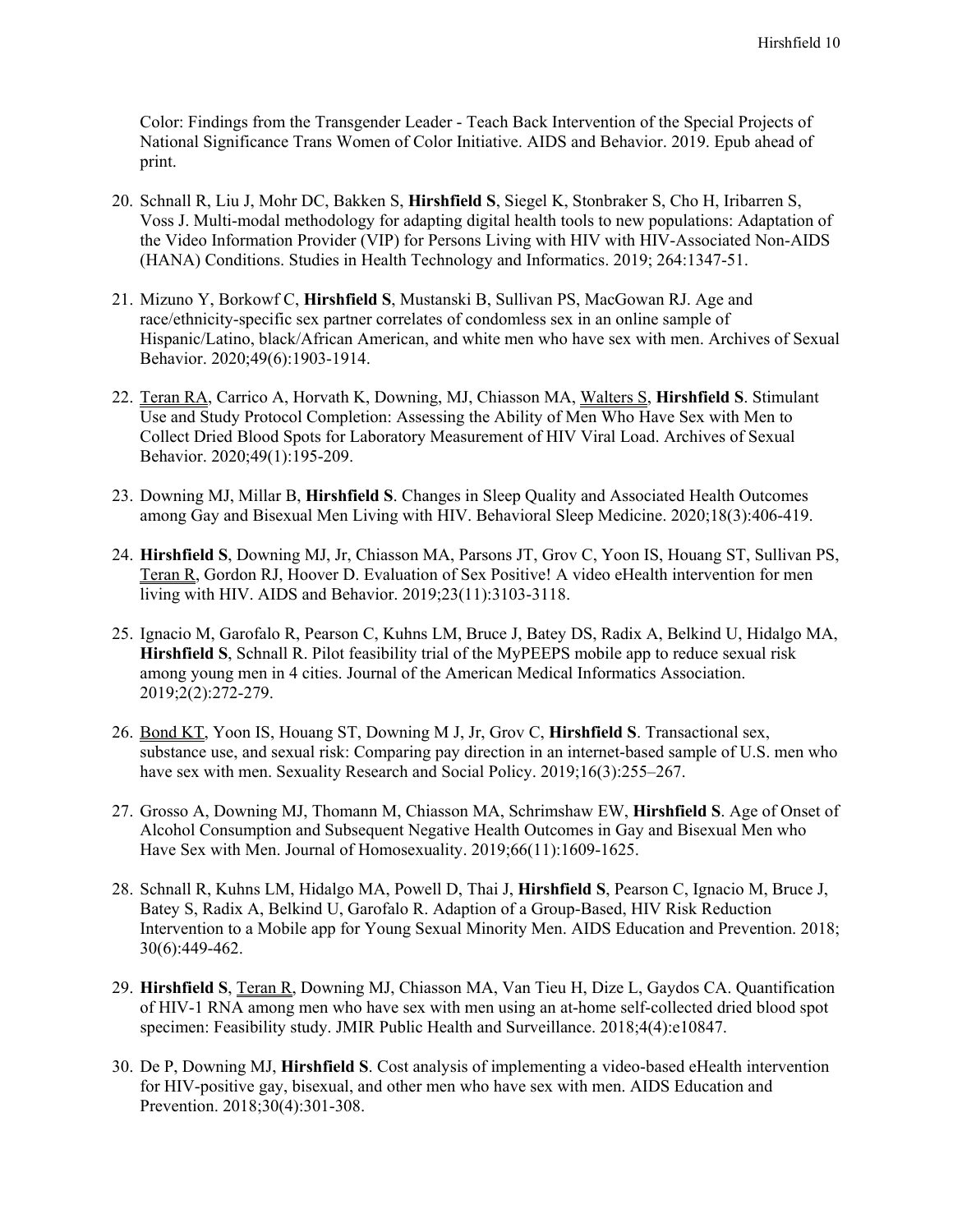- 31. Wilton L, Chiasson MA, Nandi V, Lelutiu-Weinberger C, Frye V, **Hirshfield S**, Hoover DR, Downing MJ, Jr, Lucy D, Usher D, Koblin B. Characteristics and correlates of lifetime suicidal thoughts and attempts among young black men who have sex with men (MSM) and transgender women. Journal of Black Psychology. 2018;44(3):273-290.
- 32. Frye V, Wilton L, **Hirshfield S**, Chiasson MA, Lucy D, Usher D, McCrossin J, Greene E, Koblin B. Preferences for HIV test characteristics among young, black men who have sex with men (MSM) and transgender women: Implications for consistent HIV testing. PLoS One. 2018;13(2):e0192936.
- 33. Schnall R, Siegel K, Jia H, Luft H, Olender S, **Hirshfield S**. Racial and Socioeconomic Disparities in Symptom Burden in Persons Living with HIV. AIDS Care. 2018; 30(6):774-783.
- 34. Freeman AE, Sullivan P, Higa D, Sharma A, MacGowan R, **Hirshfield S**, Greene GJ, Gravens L, Chavez P, McNaghten AD, Johnson WD, Mustanski B; eSTAMP Study Group. Perceptions of HIV self-testing among men who have sex with men in the United States: A Qualitative Analysis. AIDS Education and Prevention. 2018;30(1):47-62.
- 35. Downing MJ, Jr, Antebi-Gruszka N, Schrimshaw EW, **Hirshfield S**. If You Film It Will They Watch? Factors Associated with Willingness to View Safer Sex Messaging in Internet-based Sexually Explicit Media. AIDS and Behavior. 2018;22(4):1295-1312.
- 36. Schnall R, **Hirshfield S**, Liu J, Gradilla M, Siegel K. Characteristics of persons living with HIV who have Informal Caregivers in the cART Age of the Epidemic. Journal of the Association of Nurses in AIDS Care. 2018; 29(2):152-162.
- 37. Yoon IS, Downing MJ, Jr, Teran R, Chiasson MA, Houang ST, Parsons JT, **Hirshfield S**. Sexual risk-taking and the HIV care continuum in an online sample of men who have sex with men. AIDS Care. 2018;30(7): 921–929.
- 38. Koblin BA, **Hirshfield S**, Chiasson MA, Wilton L, Usher D, Nandi V, Hoover DR, Frye V. Intervention to match young black men and trans women who have sex with men or trans women to HIV testing options (All About Me): Protocol for Pilot Randomized Controlled Trial. JMIR Research Protocols. 2017;6(12):e254.
- 39. Koblin BA, Nandi V, **Hirshfield S**, Chiasson MA, Hoover DR, Wilton L, Usher D, Frye V. Informing the development of a mobile phone HIV testing intervention: Intentions to use specific HIV testing approaches among young Black MSM and transgender women. Journal of Medical Internet Research. 2017;3(3):e45.
- 40. Iribarren S, Siegel K, **Hirshfield S**, Olender S, Voss J, Krongold J, Luft H, Schnall R. Selfmanagement strategies for coping with adverse symptoms in persons living with HIV Associated Non-AIDS conditions. AIDS and Behavior. 2018;22(1):297-307.
- 41. Rebchook G, Keatley J, Contreras R, Perloff J, Molano LF, Reback CJ, Ducheny K, Nemoto T, Lin R, Birnbaum J, Woods T, Xavier J, and the **SPNS Transgender Women of Color Study Group**. The Transgender Women of Color Initiative: Implementing and Evaluating Innovative Interventions to Enhance Engagement and Retention in HIV Care. American Journal of Public Health. 2017;107(2):224-229.
- 42. Schnall R, Liu J, Cho H, **Hirshfield S**, Siegel K, Olender S, Milian L. A health-related quality of life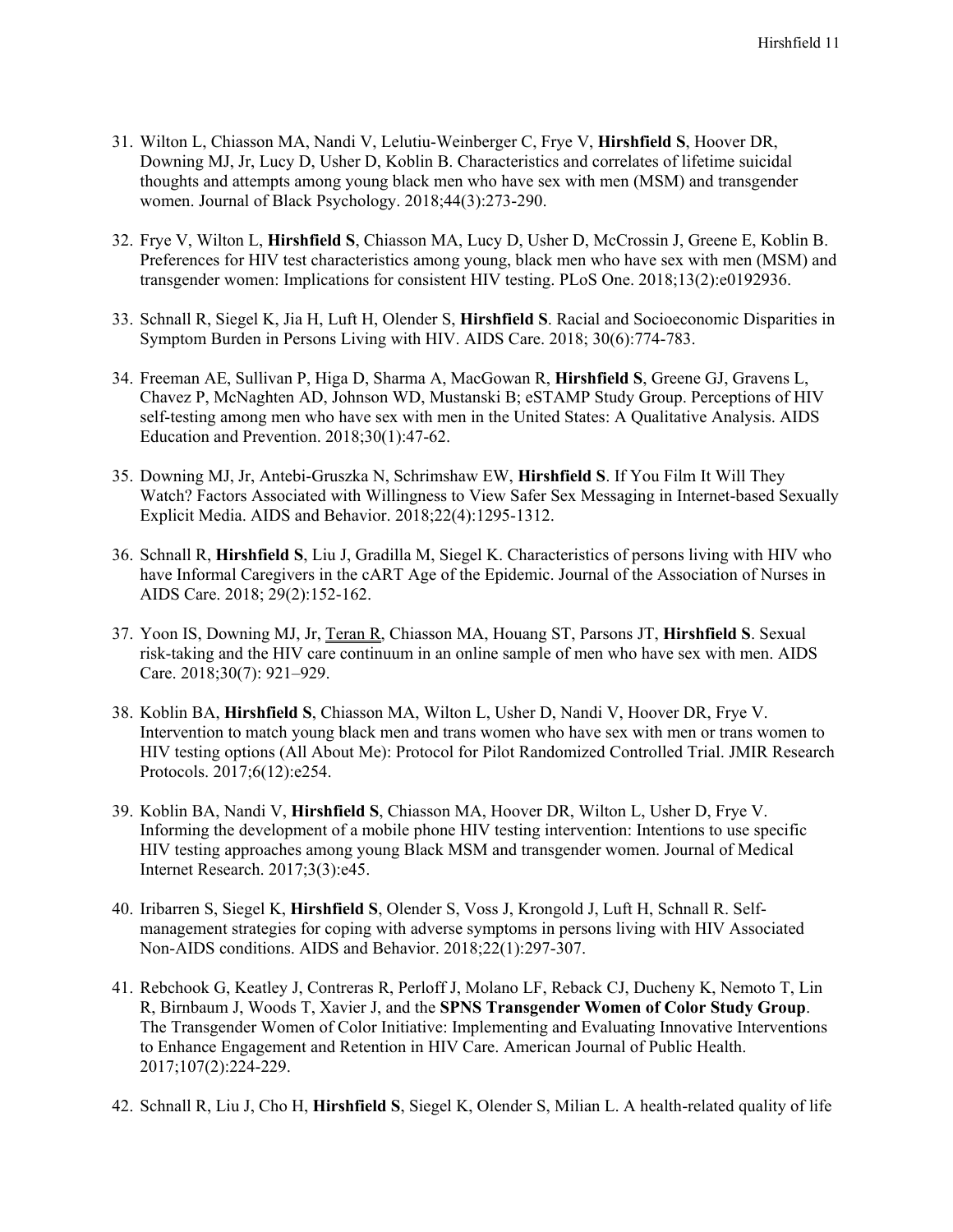measure for use in patients with HIV: A validation study. AIDS Patient Care & STDs. 2017;31(2):43- 48.

- 43. Downing MJ, Jr, Schrimshaw EW, Scheinmann R, Antebi-Gruszka N, **Hirshfield S**. Sexually explicit media use by sexual identity: A comparative analysis of gay, bisexual, and heterosexual men in the USA. Archives of Sexual Behavior. 2017;46(6):1763-1776.
- 44. Downing MJ, Jr, Houang ST, Scheinmann R, Yoon IS, Chiasson MA, **Hirshfield S**. Engagement in Care, Psychological Distress, and Resilience are Associated with Sleep Quality among Sexual Minority Men Living with HIV. Sleep Health. 2016; 2(4):322-329.
- 45. Yoon IS, Houang ST, **Hirshfield S**, Downing MJ, Jr. Hypersexuality and HIV risk among MSM: Review of the current literature. Current Addiction Reports. 2016;3(4):387-399.
- 46. **Hirshfield S**, Downing MJ, Parsons JT, Grov C, Gordon RJ, Houang ST, Scheinmann R, Sullivan PS, Yoon IS, Anderson I, Chiasson MA. Developing a video-based randomized controlled trial for HIV-positive gay, bisexual and other men who have sex with men. JMIR Research Protocols. 2016;5(2):e125.
- 47. Downing M, Chiasson MA, **Hirshfield S**. Recent anxiety symptoms and drug use associated with STI diagnosis among an online U.S. sample of men who have sex with men. Journal of Health Psychology. 2016;21(12):2799–2812.
- 48. **Hirshfield S**, Downing M, Horvath K, Swartz J, Chiasson MA. Risk Factors for Hypertension in an Online Sample of U.S. Gay and Bisexual Men: Adapting Andersen's Behavioral Model. American Journal of Men's Health. 2016. [Epub ahead of print]
- 49. Frye V, Wilton L, **Hirshfield S**, Chiasson MA, Usher D, Lucy D, McCrossin J, Greene E, Koblin B. ''Just Because It's Out There, People Aren't Going to Use It.'' HIV self-testing among young, Black MSM and Transgender women in New York City. AIDS Patient Care & STDS. 2015;29(11):617-24.
- 50. Downing, M, **Hirshfield S**. Physical and social Influences of sex venue behavior: An ecological psychology approach to studying HIV risk among Men who have Sex with Men. North American Journal of Psychology. 2015;17(2):323-342.
- 51. **Hirshfield S**, Grov C, Parsons J, Anderson I, Chiasson MA. Social media use and HIV transmission risk behavior among ethnically diverse HIV-positive men who have sex with men: Results of an Online Study in Three U.S. States. Archives of Sexual Behavior. 2015;44(7):1969-1978.
- 52. **Hirshfield S**, Schrimshaw EW, Stall R, Margolis AD, Downing MJ, Chiasson MA. Drug use, sexual risk, and syndemic production among MSM who engage in group sex encounters. American Journal of Public Health. 2015;105(9):1849-58.
- 53. Garbers S, Chiasson MA, Baum R, Tobier N, Ventura A, **Hirshfield S**. "Get It And Forget It:" Online evaluation of a theory-based IUD educational video in English and Spanish. Contraception. 2015;91(1):76-9.
- 54. Yu G, Wall MW, Chiasson MA, **Hirshfield S**. Complex Drug Use Patterns and Associated HIV Transmission Risk Behaviors in an Internet Sample of US Men Who Have Sex with Men. Archives of Sexual Behavior. 2015;44(2):421-8.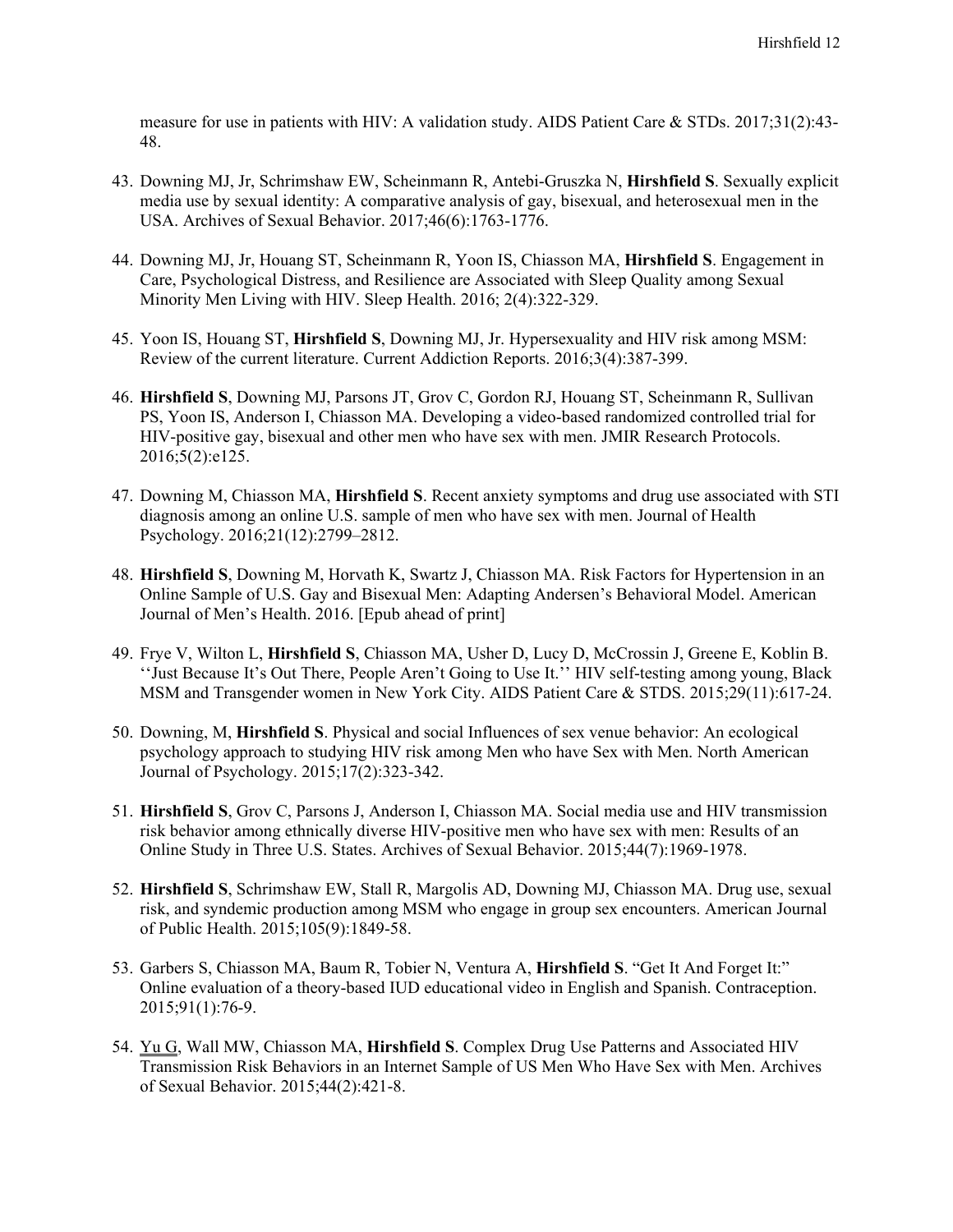- 55. Margolis AD, Joseph H, **Hirshfield S**, Chiasson MA, Belcher L, Purcell DW. Anal intercourse without condoms among HIV-positive men who have sex with men recruited from a sexual networking web site, United States. Sexually Transmitted Diseases. 2014;41(12):749-55.
- 56. Grov C, **Hirshfield S**, Remien RH, Humberstone M, Chiasson MA. Exploring the venue's role in risky sexual behavior among gay and bisexual men: An event-level analysis from a national online survey in the U.S. Archives of Sexual Behavior. 2013;42(2):291-302.
- 57. **Hirshfield S**, Chiasson MA,Joseph H, Scheinmann R, Johnson WD, Remien RH, Shaw FS, Emmons R, Yu G, Margolis AD. An online randomized controlled trial evaluating HIV prevention digital media interventions for men who have sex with men. PLoS ONE. 2012;7(10):e46252.
- 58. Taylor BS, Chiasson MA, Scheinmann R, **Hirshfield S**, Humberstone M, Remien RH, Wolitski RJ, Wong T. Results from two online surveys comparing sexual risk behaviors in Hispanic, Black, and White men who have sex with men. AIDS and Behavior. 2012;16(3):644-52.
- 59. Margolis A, **Hirshfield S**, Joseph H, Chiasson M, Belcher L. 'Never Testing for HIV' Among Men Who Have Sex with Men Recruited from a Sexual Networking Website, United States. AIDS and Behavior. 2012;16(1):23-29.
- 60. Chiasson MA, **Hirshfield S**, Rietmeijer C. HIV Prevention and Care in the Digital Age. Journal of Acquired Immune Deficiency Syndrome. 2010;55:S94–S97.
- 61. **Hirshfield S**, Chiasson MA, Wagmiller Jr. RL, Remien RH, Humberstone M, Scheinmann R, Grov C. Sexual Dysfunction in an Internet Sample of U.S. Men Who Have Sex with Men. Journal of Sexual Medicine. 2010; 7:3104-3114.
- 62. Chiasson MA, Shuchat Shaw F, Humberstone M, **Hirshfield S**, Hartel D. Increased HIV disclosure three months after an online video intervention for men who have sex with men (MSM). AIDS Care. 2009; 21:1081-1089.
- 63. **Hirshfield S**, Wolitski RJ, Chiasson MA, Remien RH, Humberstone M, Wong T. Screening for Depressive Symptoms in an Online Sample of Men who have Sex with Men. AIDS Care. 2008; 20:904-910.
- 64. Chiasson MA, **Hirshfield S**, Remien RH, Humberstone M, Wong T, Wolitski RJ. A comparison of on-line and off-line sexual risk in men who have sex with men. An event-based on-line survey. Journal of Acquired Immune Deficiency Syndrome. 2007;44:235-243.
- 65. Rosen RC, Catania J, Ehrhardt A, Burnett A, Lue T, McKenna K, Heiman J, Schwarcz S, Ostrow D, **Hirshfield S**, Purcell D, Fisher W, Stall R, Halkitis P, Latini D, Elford J, Laumann E, Sonenstein F, Greenblatt D, Kloner R, Lee J, Malebranche D, Janssen E, Diaz R, Klausner J, Caplan A, Jackson G, McCabe P, Shabsigh R, Khalsa J, Stoff D. The Bolger Conference on PDE-5 Inhibition and HIV Risk: Consensus Summary and Recommendations. Journal of Sexual Medicine. 2006;3:960-975.
- 66. **Hirshfield S**, Remien RH, Chiasson MA. Crystal Methamphetamine Use among Men Who Have Sex with Men: Results from Two National Online Studies. Journal of Gay and Lesbian Psychotherapy. 2006;10(3/4):85-93.
- 67. Chiasson MA, Parsons JT, Tesoriero JM, Carballo-Dieguez A, **Hirshfield S**, Remien RH. HIV behavioral research online. Journal of Urban Health, 2006;83(1):73-85.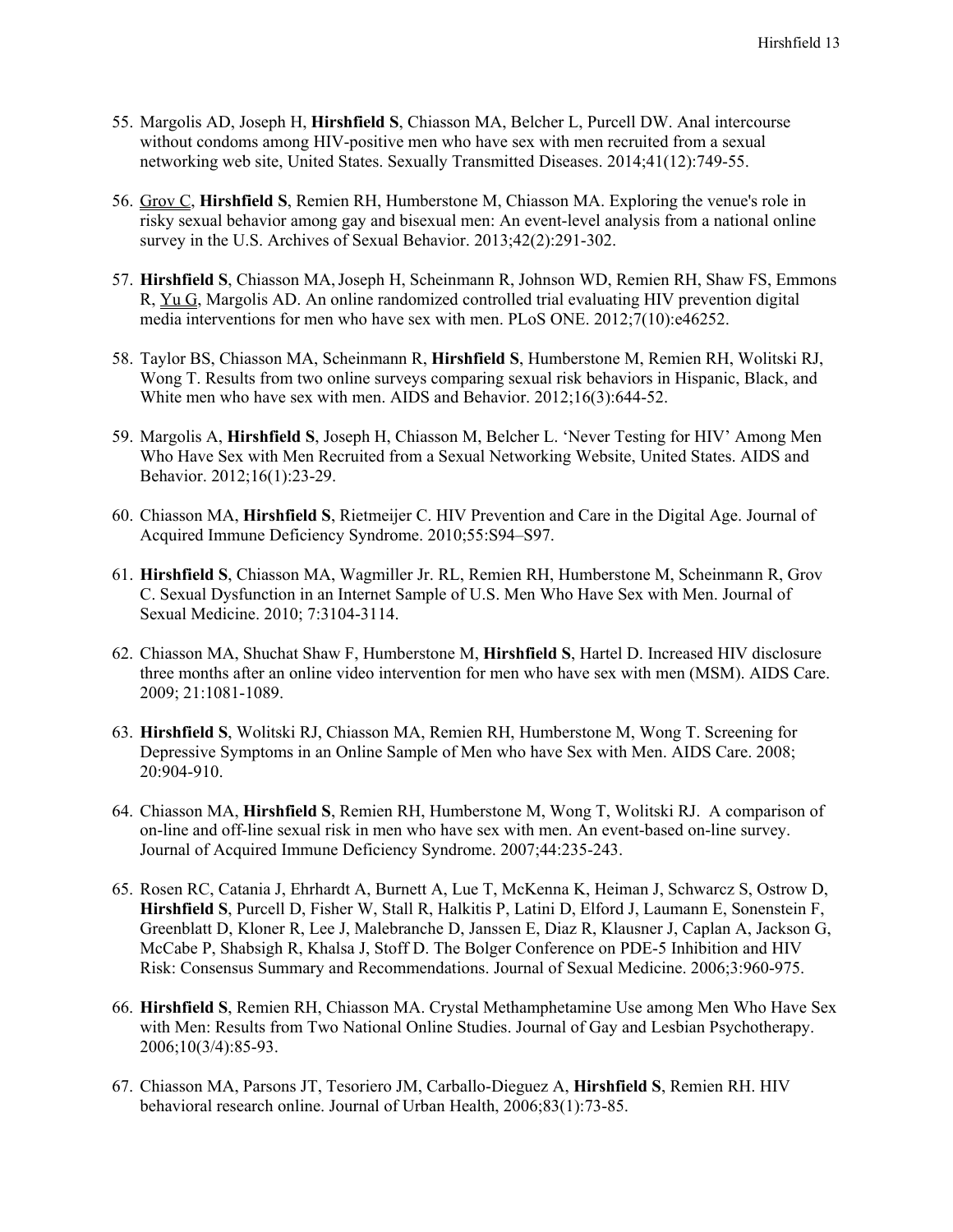- 68. Chiasson MA, **Hirshfield S**, Humberstone M, DiFilippi J, Koblin BA, Remien RH. Increased high risk sexual behavior after September 11 in men who have sex with men: An internet survey. Archives of Sexual Behavior. 2005;34:525-533.
- 69. **Hirshfield S**, Remien RH, Walavalkar I, Chiasson MA. Crystal Methamphetamine Use Predicts Incident STD Infection among Men Who Have Sex with Men Recruited Online: A Nested Case-Control Study. Journal of Medical Internet Research. 2004;6(4):e41.<http://www.jmir.org/2004/4/e41/>
- 70. **Hirshfield S**, Remien RH, Humberstone M, Walavalkar I, Chiasson MA. Substance Use and High-Risk Sex among Men Who Have Sex with Men: A National Online Study in the USA. AIDS Care. 2004;16(8):1036-1047.
- 71. Opler LA, White L, Caton CLM, Dominguez B, **Hirshfield S**, Shrout PE. Gender differences in the relationship of homelessness to symptom severity, substance abuse, and neuroleptic noncompliance in schizophrenia. Journal of Nervous and Mental Disease. 2001;189(7):449-56.
- 72. Caton CLM, Shrout P, Hasin D, **Hirshfield S**, Dominguez B, Felix A. Risk factors for homelessness among indigent urban adults with no history of psychotic illness: A case-control study. American Journal of Public Health. 2000;90(2):258-263.
- 73. Shulman L, Shapira S, **Hirshfield S**. Outreach developmental services to children of patients in treatment for substance abuse. American Journal of Public Health. 2000;90(12):1930-1933.
- 74. Shulman L., **Hirshfield S**, Shapira S. 1995. Outreach developmental services to high-risk children. Archives of Pediatric and Adolescent Medicine. 1995;149:109.

## **Manuscripts under Review**

- 1. Preciado E, Chiasson MA, **Hirshfield S**. Association between age of first sexual experience and current health behaviors among men who have sex with men living with HIV. Archives of Sexual Behavior. Revise and Resubmit.
- 2. **Hirshfield S**, Lewis KE, Silver M, Gordon RJ. Interpersonal Stigma, Mental Health, and Sexual Compulsivity among an Online U.S. Sample of Men who have Sex with Men Living with HIV. AIDS and Behavior. Revise and Resubmit.
- 3. Cordoba E, Garofalo R, Kuhns LM, Pearson C, Bruce J, Batey DS, Radix A, Belkind U, Hidalgo MA, **Hirshfield S**, Rodriguez RG, Schnall R. Risk-taking behaviors in adolescent men who have sex with men (MSM): An association between homophobic victimization and alcohol consumption. PLoS One. Under Review.
- 4. Meyers-Pantele SA, Sullivan PS, Mansergh G, **Hirshfield S**, Stephenson R, Horvath KJ. Race-based medical mistrust, HIV-related stigma, and ART adherence in a diverse sample of men who have sex with men living with HIV. Journal of Acquired Immune Deficiency Syndrome. Under Review.
- 5. Petrova M, Miller-Perusse M, **Hirshfield S**, Carrico A, Horvath K. The Beat Goes On: Stimulant Use and HIV in the Era of COVID-19. JMIR Formative Research. Under Review.
- 6. Gordián-Arroyo A, Schnall R, Garofalo R, Kuhns LM, Pearson C, Bruce J, Batey DS, Radix A, Belkind U, **Hirshfield S**, Hidalgo MA. Homophobic Victimization and Perceived Stress among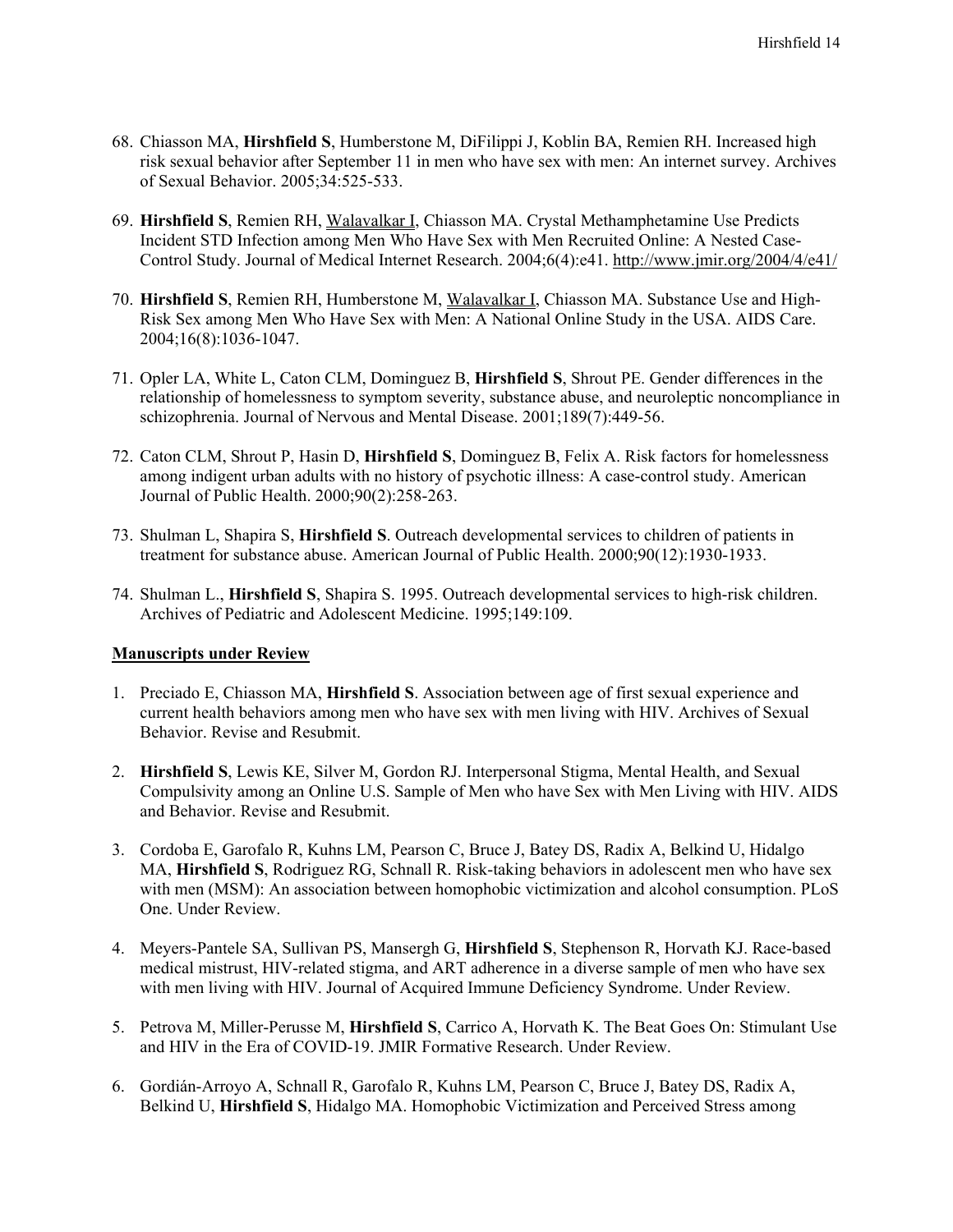Adolescent Sexual Minority Males: The Mediating Role of Peer and Family Support. Journal of Adolescent Health. Under Review.

## **Manuscripts in Progress**

- 1. Downing M, Houang S, Shults KN, Yoon I, Chiasson MA, **Hirshfield S**. Producing a Theoretically-Grounded HIV Prevention Video Series for Gay, Bisexual, and Other Men Who Have Sex with Men. Social Science & Medicine. In progress.
- 2. **Hirshfield S**, Lewis KE, Teran R, Thomas P, Downing Jr. MJ, Dangerfield II DT, Duncan DT, Diaz, J. Erectile dysfunction symptoms and stimulant use in an online national sample of Black, White and Hispanic sexual minority men (SMM) living with HIV. Journal of Sexual Medicine. In progress.
- 3. **Hirshfield S**, Houang S, Thomas P, Yoon IS, Silver M, Gwadz M, Downing MJ, Preciado E, Beattie A. Informing study enrollment: Analysis of personality characteristics in an HIV eHealth intervention. Personality and Individual Differences. In progress.
- 4. Patel SN, MacGowan R, Sharma A, Chavez P, Teplinskiy I, Borkowf CB, Sullivan PS, Delaney KP, McNaghten AD, **Hirshfield S**, Wesolowski L. Distribution of HIV Self-Tests by MSM to their Social Network Associates: Results from the eSTAMP Study. AIDS and Behavior. In progress.
- 5. Downing MJ, Wiatrek SE, Zahn R, Mansergh G, Olansky E, Sullivan PS, Stephenson S, Chiasson MA, Bauermeister J, Horvath K, Gelaude D, Yoon IS, Houang ST, Jimenez Hernandez A, **Hirshfield S**. A mixed-methods approach to informing video selection and assessment for an app-based HIV prevention messaging intervention. In progress.
- 6. Cordoba E, Idnay B, Garofalo R, Kuhns LM, Pearson C, Bruce J, Batey DS, Radix A, Belkind U, Hidalgo MA, **Hirshfield S**, Garibay Rodriguez Ra, Schnall R. Examining the Information Systems Success (ISS) of a mobile sexual health app (MyPEEPS Mobile) from the perspective of very young men who have sex with men (YMSM). International Journal of Medical Informatics. In progress.
- 7. Sandh S, Diaz, J, Schnall R, Garofalo R, Kuhns L, Pearson C, Bruce J, Batey DS, Radix A, Belkind U, Hidalgo MA, **Hirshfield S**. Predicting past-year healthcare engagement among young men who have sex with men (YMSM) using Andersen's model of healthcare utilization. In progress.
- 8. Cordoba E, Kuizon CM, Garofalo R, Kuhns L, Pearson C, Batey DS, Bruce J, Radix A, Belkind U, Hidalgo MA, Hirshfield S, Schnall R. Are state-level HIV testing policies for minors associated with HIV testing behaviors and awareness of home-based HIV testing in young men who have sex with men (YMSM)? In progress.

## **Published Peer-reviewed Book Chapter**

Horvath KJ, **Hirshfield S**. "Poz" in the Age of Technology: Technology, Sex, and Interventions to Reduce Risk for HIV Positive Men Who Have Sex with Men. In Ed. Wilton L. Understanding Prevention for HIV Positive Gay Men Innovative Approaches in Addressing the AIDS Epidemic. 2017. Springer: New York: 367-395.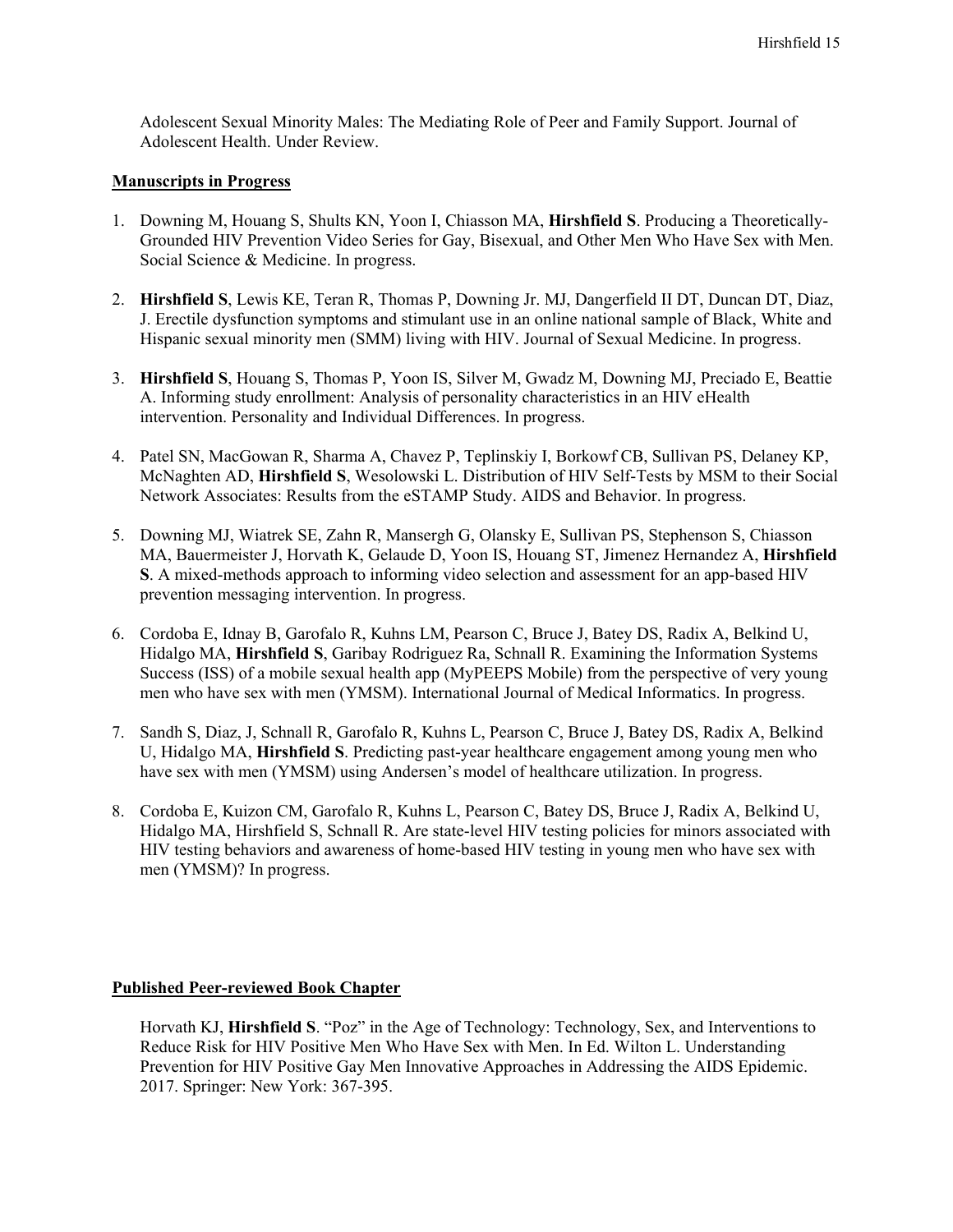## **Published Peer-reviewed Abstracts (reverse chronological order)**

- 1. Wiatrek S, Dana R, Zahn R, Hall E, Rogers E, Salley C, Das S, Stephenson R, **Hirshfield S**, Sullivan P. Low home STI kit return rates: A qualitative exploration of MSM user experience, motivation, and barriers to home testing. Sexually Transmitted Diseases. 2020; 47:S14-S15.
- 2. Schnall R, Kuhns L, Pearson C, Bruce J, Batey DS, Radix A, Belkind U, Hidalgo M, **Hirshfield S**, Ganzhorn S, Garofalo R. Preliminary Results from a Pragmatic Clinical trial of MyPEEPS Mobile to Improve HIV Prevention Behaviors in Young Men. Studies in Health Technology and Informatics. 2020; 270:1365-1366.
- 3. Mansergh G, Sullivan P, **Hirshfield S**, Stephenson R. Toward a Better Understanding of PrEPrelated Behavior: PrEP Awareness, Past and Current Use, and Intent to Use PrEP in the Future among HIV-Negative MSM in Three US Cities, 2018. Annals of Epidemiology, 2019; 40:38.
- 4. Teran R,\* Sobieszczyk ME, Chiasson MA, Uhlemann AC, Weidler J, Shah JG, Chang JY, **Hirshfield S**. The M-Spot 2 Study: Feasibility of measuring viral load longitudinally using home-collected dried blood spot specimens of high-risk MSM living with HIV. Journal of the International AIDS Society, 2019; 22:78.
- 5. Millar BM, Downing MJ, **Hirshfield S**. HIV-related behavioral outcomes associated with sexual compulsivity among HIV-positive gay and bisexual men: Longitudinal links. Annals of Behavioral Medicine, 2018; 52:S682.
- 6. Schnall R, Kuhns L, Hidalgo M, **Hirshfield S**, Pearson C, Radix A, Belkind U, Bruce J, Batey DS, Garofalo R. Development of MyPEEPS Mobile: A behavioral health intervention for young men. Nursing Informatics. 2018. doi:10.3233/978-1-61499-872-3-31.
- 7. Downing M, **Hirshfield S**, Voss J, Buchanan D, Yoon I, Houang S. Unanticipated sleep benefits among gay and bisexual men participating in an eHealth intervention to reduce sexual risk behaviors. Sleep. 2017;40(Abstract supplement):A385-6.
- 8. Teran R,\* Downing M, Chiasson MA, Yoon I, Houang S, **Hirshfield S**. Progress Along the Human Immunodeficiency Virus (HIV) Care Continuum in a US Sample of HIV-Positive Men Who Have Sex With Men (MSM) Recruited Online. Open Forum Infectious Diseases, 2016; 3: suppl\_1.
- 9. Caton CLM, Shrout P, Felix A, **Hirshfield S**. Childhood adversity and adult homelessness. CME Syllabus & Proceedings Summary, American Psychiatric Association, 1999.

## **Peer-reviewed Conference Abstracts (reverse chronological order)**

- 1. Gordián-Arroyo A, Schnall R, Garofalo R, Kuhns L, Pearson C, Bruce J, Batey DS, Radix A, Belkind U, **Hirshfield S**, Hidalgo MA. Homophobic Victimization and Perceived Stress among Adolescent Sexual Minority Males: The Mediating Role of Peer and Family Support. American Public Health Association. Submitted.
- 2. John SA, Zapata JP, Dang M, Pleuhs B, **Hirshfield S**, Petroll AE, Quinn KG. Long-acting injectable HIV pre-exposure prophylaxis (PrEP): Exploring preferences and decision-making among young sexual minority men 17-24 years old. American Public Health Association. Submitted.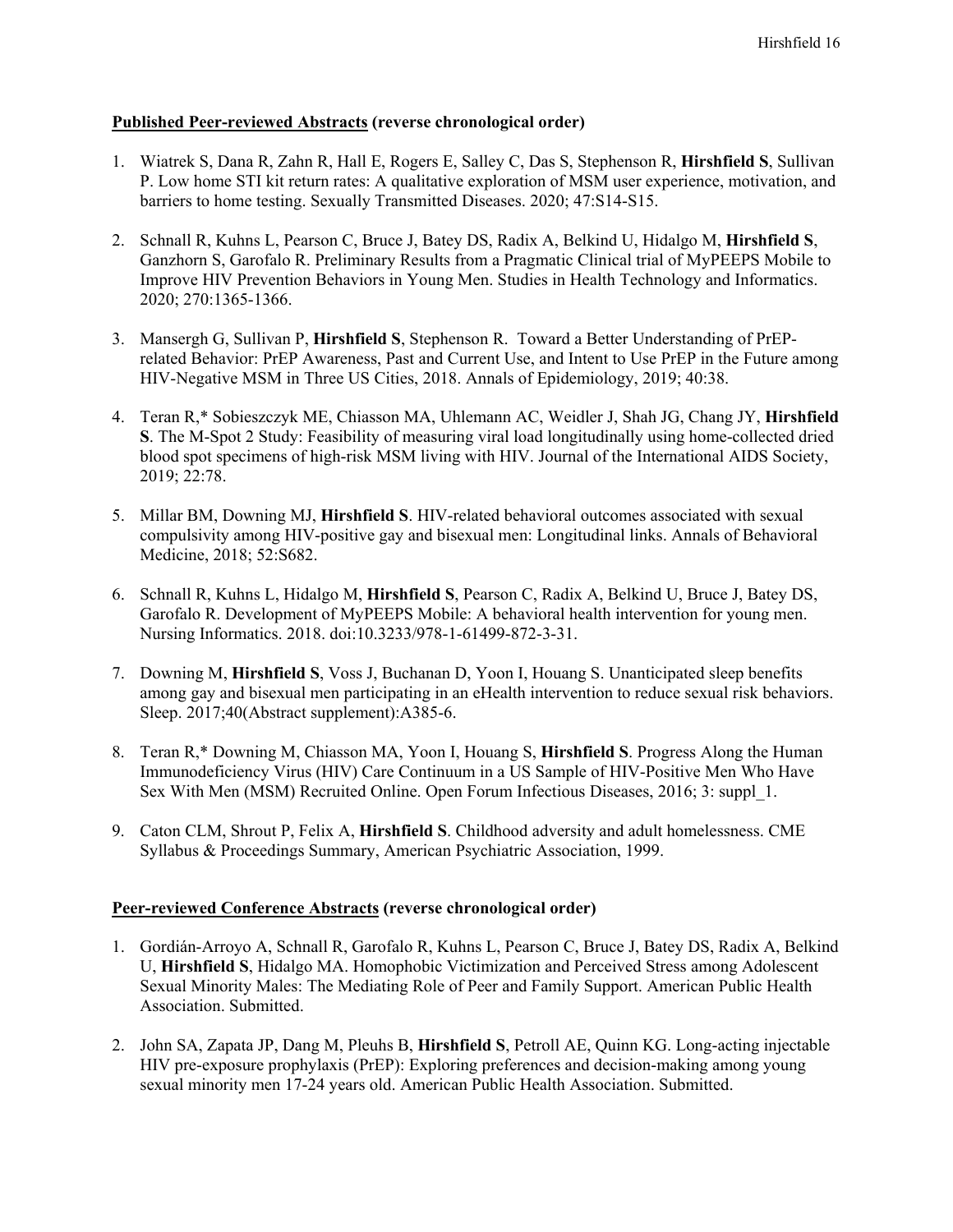- 3. Zapata JP, Horvath KJ, Stephenson R, **Hirshfield S**, Nelson KM, John SA. eHealth strategies to support HIV testing and biomedical prevention: Exploring virtual and mobile technologies to improve access and uptake among young sexual minority men. American Public Health Association. Submitted.
- 4. Cordoba E, Idnay B, Garofalo R, Kuhns L, Pearson C, Bruce J, Batey DS, Radix A, Belkind U, Hidalgo MA, **Hirshfield S**, Garibay Rodriguez R, Schnall R. Examining the Information Systems Success (ISS) of a mobile sexual health app (MyPEEPS Mobile) from the perspective of very young men who have sex with men (YMSM). American Public Health Association. Submitted.
- 5. Cordoba E, Kuizon CM, Garofalo R, Kuhns L, Pearson C, Batey DS, Bruce J, Radix A, Belkind U, Hidalgo MA, **Hirshfield S**, Schnall R. Are state-level HIV testing policies for minors associated with HIV testing behaviors and awareness of home-based HIV testing in young men who have sex with men (YMSM)? American Public Health Association. Submitted.
- 6. Kota, KK, Sullivan PS, Stephenson R, **Hirshfield S**, Mansergh G. Factors associated with PrEP use and reasons for PrEP nonuse among MSM in 3 US cities. American Public Health Association. Submitted.
- 7. Mansergh G, Kota, KK, Stephenson R, **Hirshfield S**, Sullivan PS. Associations of high perceived effectiveness of daily PrEP and condoms with choosing PrEP, condoms, or both methods among HIV-negative MSM. American Public Health Association. Submitted.
- 8. Sullivan PS, Stephenson R, **Hirshfield S**, Mullin S, Mehta CC, Zahn RJ, Bauermeister J, Chiasson MA, Downing MJ, Gelaude D, Horvath KJ, Olansky E, Rogers EQ, Rosenberg ES, Saul H, Siegler AJ, Wiatrek S, Mansergh G. The M-Cubed App to improve HIV prevention and care outcomes in MSM: Results of an RCT. Conference on Retroviruses and Opportunistic Infections [Virtual]. *Science Spotlight*. March 6-10, 2021.
- 9. Sandh S, Diaz, J, Schnall R, Garofalo R, Kuhns L, Pearson C, Bruce J, Batey DS, Radix A, Belkind U, Hidalgo MA, **Hirshfield S**. Predicting past-year healthcare engagement among young men who have sex with men (YMSM) using Andersen's model of healthcare utilization. College on Problems of Drug Dependence, June 21-24, 2021. [Virtual poster].
- 10. Abrams M, Adamson J, Antebi-Gruszka N, Siegel K, **Hirshfield S**, Schrimshaw EW. Meeting of Sexual Partners on Apps and Websites Is Associated with Greater Depression and Anxiety Among Met on Who Have Sex with Men. The Society for the Scientific Study of Sexuality, November 19-20, 2020. Virtual. [Brief Video Communication].
- 11. Cordoba E, Garofalo R, Kuhns L, Pearson C, Bruce J, Batey DS, Radix A, Belkind U, Hidalgo MA, **Hirshfield S**, Garibay Rodriguez R, Schnall R. Risk-taking behaviors in very young men who have sex with men (YMSM): an association between homophobic victimization and alcohol consumption. APHA [virtual]. October 2020.
- 12. Wiatrek S, Dana R, Zahn R, Hall E, Rogers E, Das S, **Hirshfield S**, Stephenson R, Sullivan PS. Low home STI kit return rates: a qualitative exploration of MSM user experience, motivation, and barriers to home testing. STD Prevention Conference [Virtual]. September 14-24, 2020. [Oral].
- 13. Reback C, **Hirshfield S**, Horvath K. Calling Tech Support: Using Technology-facilitated Interventions to Reduce Substance Use and Advance HIV Prevention and Care. College on Problems of Drug Dependence. June 2020, Hollywood, FL. [Panel].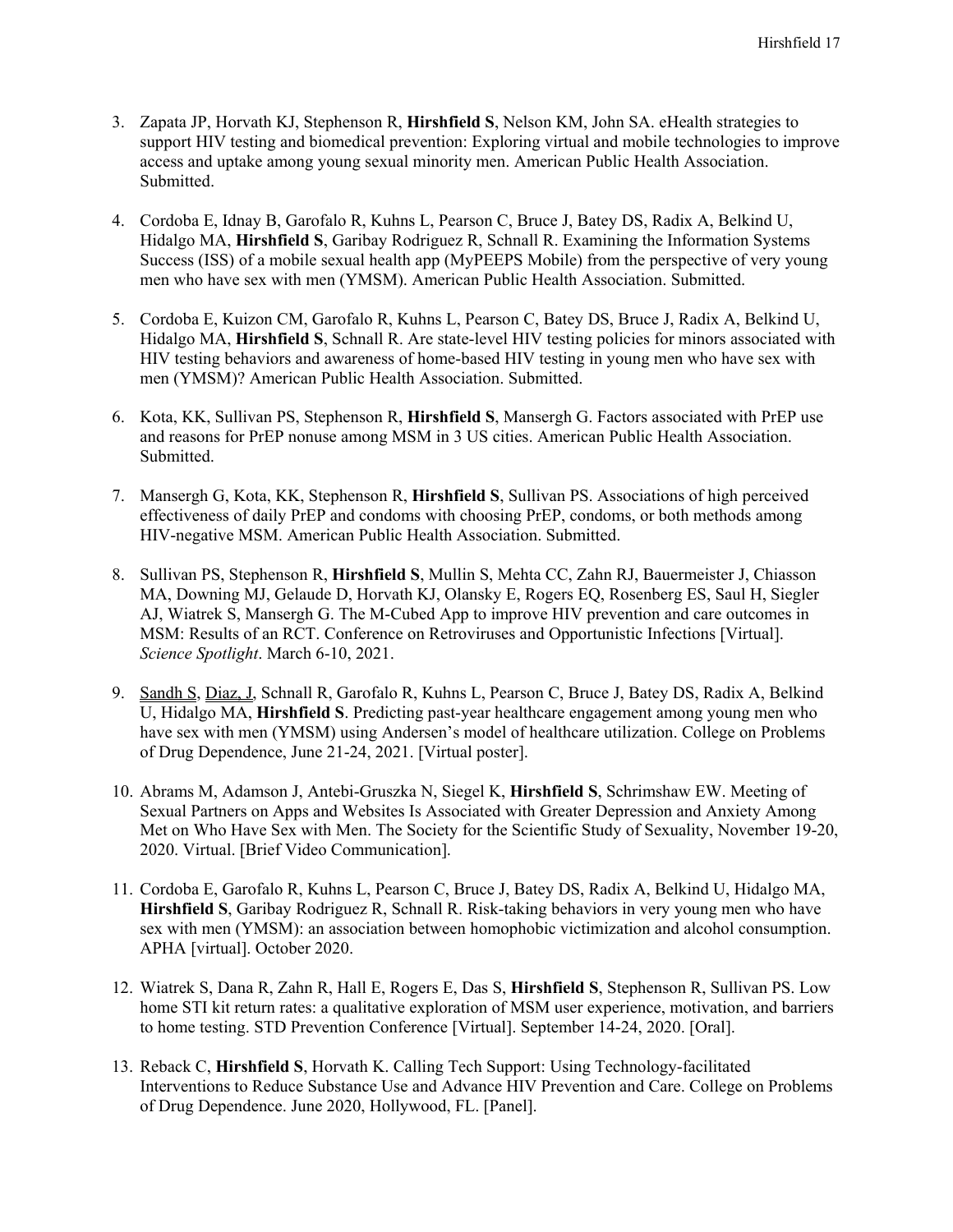- 14. Mansergh G, Sullivan P, **Hirshfield S**, Stephenson R. Toward a Better Understanding of PrEPrelated Behavior: PrEP Awareness, Past and Current Use, and Intent to Use PrEP in the Future among HIV-Negative MSM in Three US Cities, 2018. American College of Epidemiology Annual Meeting, Sept 2019. Pasadena, CA. (Abstract No. ACE-D-19-00103R1)
- 15. Walters SM, Braksmajer A, Coston B, Downing M, Yoon IS, Teran R, Grov C, **Hirshfield S**. Exchange Sex and Syndemic Factors Among HIV-Positive Men Who Have Sex with Men. American Sociological Association, 114<sup>th</sup> Annual Meeting, August 10-13, 2019. New York, NY. [Poster].
- 16. Mansergh G, Sullivan P, **Hirshfield S**, Stephenson R. Assessing sexual event-level substance use and risk behavior for HIV infection in a diverse sample of HIV-negative MSM in the era of PrEP, 2018. International AIDS Society, July 21-24, 2019. Mexico City, MX. [Poster].
- 17. Teran R, Sobieszczyk ME, Chiasson MA, Uhlemann AC, Weidler J, Shah JG, Chang JY, **Hirshfield S**. The M-SPOT 2 Study: Feasibility of measuring viral load longitudinally using home-collected dried blood spot specimens of high-risk MSM living with HIV. International AIDS Society, July 21- 24, 2019. Mexico City, MX. [Poster & Presentation]
- 18. Westmoreland DA, Pantalone D, Carrico A, Patel V, **Hirshfield S**, Nash D, Grov C. Perceived social support and access to LGBT community resources as influential proxies of social capital on preexposure prophylaxis (PrEP) use for HIV prevention. International Network for Social Network Analysis 39th annual SUNBELT Conference, June 2019. Montreal, Quebec. [Oral]
- 19. Zahn R, **Hirshfield S**, Mansergh G, Stephenson R, Sullivan P. Implementation Challenges of Apprequested HIV and STI Home Test Kits among Men Who Have Sex with Men. National HIV Prevention Conference, March 2019, Atlanta, GA. [Oral].
- 20. Mansergh G, Zahn R, Stephenson, **Hirshfield S**, Saul H, Sullivan P. Preferences for Potential Future HIV Prevention Products among MSM in Three US Cities, 2018. National HIV Prevention Conference, March 2019, Atlanta, GA. [Oral].
- 21. Grov C, Stief M, MacCrate C, D'Angelo A, Lopez-Rios J, Mirzayi C, **Hirshfield S**, Nash D. Sex work in a U.S. national cohort study of cismen-, transwomen-, and transmen who have sex with men. The Society for the Scientific Study of Sexuality, November 8-11, 2018. Montreal, Quebec. [Oral].
- 22. Downing MJ, Schrimshaw EW, **Hirshfield S**. Psychosocial and physical health correlates of sexually explicit media viewing frequency. The Society for the Scientific Study of Sexuality, November 8-11, 2018. Montreal, Quebec. [Poster].
- 23. Schnall R, Kuhns LM, Bullock K, Powell D, Thai J, Hidalgo M, Pearson C, **Hirshfield S**, Bruce J, Radix A, Belkind U, Garofalo R. Participatory End-User Feedback to Update MyPEEPS: a theorydriven evidence based intervention for young MSM. American Public Health Association. November 2018. [Poster].
- 24. Grov C, Steif M, MacCrate C, Pantalone DW, Patel V, **Hirshfield S**, Carrico A, Nash D. Factors associated with not knowing one's HIV status in a U.S. national cohort study of cismen-, transwomen, and transmen who have sex with men. American Public Health Association. November 2018. [Poster].
- 25. Teran R, Downing M, Chiasson MA, **Hirshfield S**. Stimulant use in an online sample of high-risk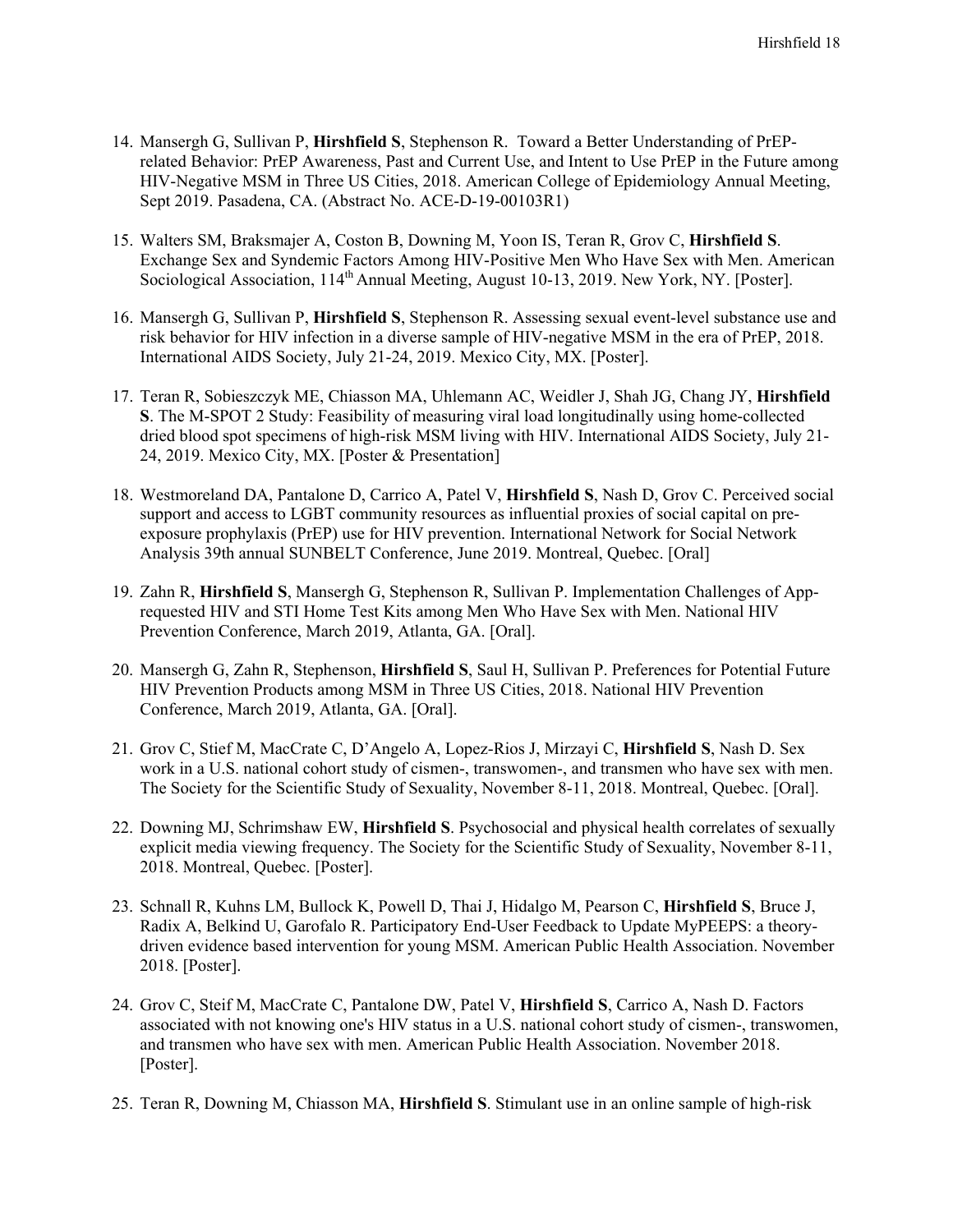U.S. MSM living with HIV. American Public Health Association. November 2018. [Poster, retracted].

- 26. Koblin BA, Nandi V, **Hirshfield S**, Chiasson MA, Wilton L, Usher D, Hoover DR, Frye V. Randomized controlled trial of an intervention to match young Black men and transwomen who have sex with men or transwomen to HIV testing options (All About Me). International AIDS Conference. Amsterdam, Netherlands. July 2018. [Poster].
- 27. Lelutiu-Weinberger C, Koblin B, Chiasson MA, Wilton L, **Hirshfield S**, Hoover D, Frye V. Peer Support Is Essential for HIV Testing and PrEP Awareness among Young Black Men Who Have Sex with Men. 13<sup>th</sup> International Conference on HIV Treatment and Prevention Adherence. Miami, FL. June 2018. [Oral]
- 28. **Hirshfield S**, Downing MJ, Grosso A, Hennessey Z. Opioid use and associated risk factors among a US sample of men living with HIV. National Network of Public Health Institutes. New Orleans, LA. May 2018. [Poster].
- 29. **Hirshfield S**. Economic insecurity, risk factors, and access to care among GBMSM living with HIV. 4th Bi-annual Gay Men's Behavioral Science Conference, Puerto Vallarta, Mexico. April 2018 [Oral].
- 30. Millar BM, Parsons JT, Downing MJ, **Hirshfield S**. HIV Transmission Risk Behaviors Associated with Sexual Compulsivity among HIV-Positive Gay and Bisexual Men: Longitudinal Links. The 39th Annual Meeting and Scientific Sessions of the Society of Behavioral Medicine. New Orleans, LA. April 2018 [Symposium].
- 31. Chiasson MA, Downing M, Yoon IS, Houang ST, **Hirshfield S**. Ongoing need for behavioral HIV prevention interventions for HIV-positive MSM over 50. Conference on Retroviruses and Opportunistic Infections. Boston, MA. March 2018. [Poster].
- 32. Teran R, Downing M, Chiasson MA, Van Tieu H, Dize L, Gaydos C, **Hirshfield S.** Comparing selfreported viral load with home collected HIV-RNA among high-risk MSM. Conference on Retroviruses and Opportunistic Infections. Boston, MA. March 2018. [Poster].
- 33. **Hirshfield S**, Stephenson R, Downing M. Past-Year Intimate Partner Violence and Engagement in Care among U.S. HIV-positive MSM. American Public Health Association. Atlanta, GA. November 2017. [Poster].
- 34. Molano L, Contreras J, **Hirshfield S**. Transgender Women Engagement and Entry to Care (TWEET) Project in New York City: Viral Suppression Update. UCSF Transgender Health Summit. Oakland, CA. November 2017. [Oral].
- 35. **Hirshfield S**, Yoon IS, Houang ST, Downing MJ. Informing study enrollment: Analysis of personality characteristics in an HIV eHealth Intervention. American Psychological Association. Washington, DC. August 2017. [Poster].
- 36. Downing MJ, Schrimshaw EW, Antebi-Gruszka N, Yoon IS, Houang ST, **Hirshfield S**. Male Sexual Arousal and Risk Behavior Associated with Viewing Condomless Sexually Explicit Media. American Psychological Association. Washington, DC. August 2017. [Poster].
- 37. Yoon IS, Downing MJ, Houang ST, **Hirshfield S**. Does Resilience Moderate the Relationship Between Childhood Sexual Abuse and Psychological Distress? American Psychological Association.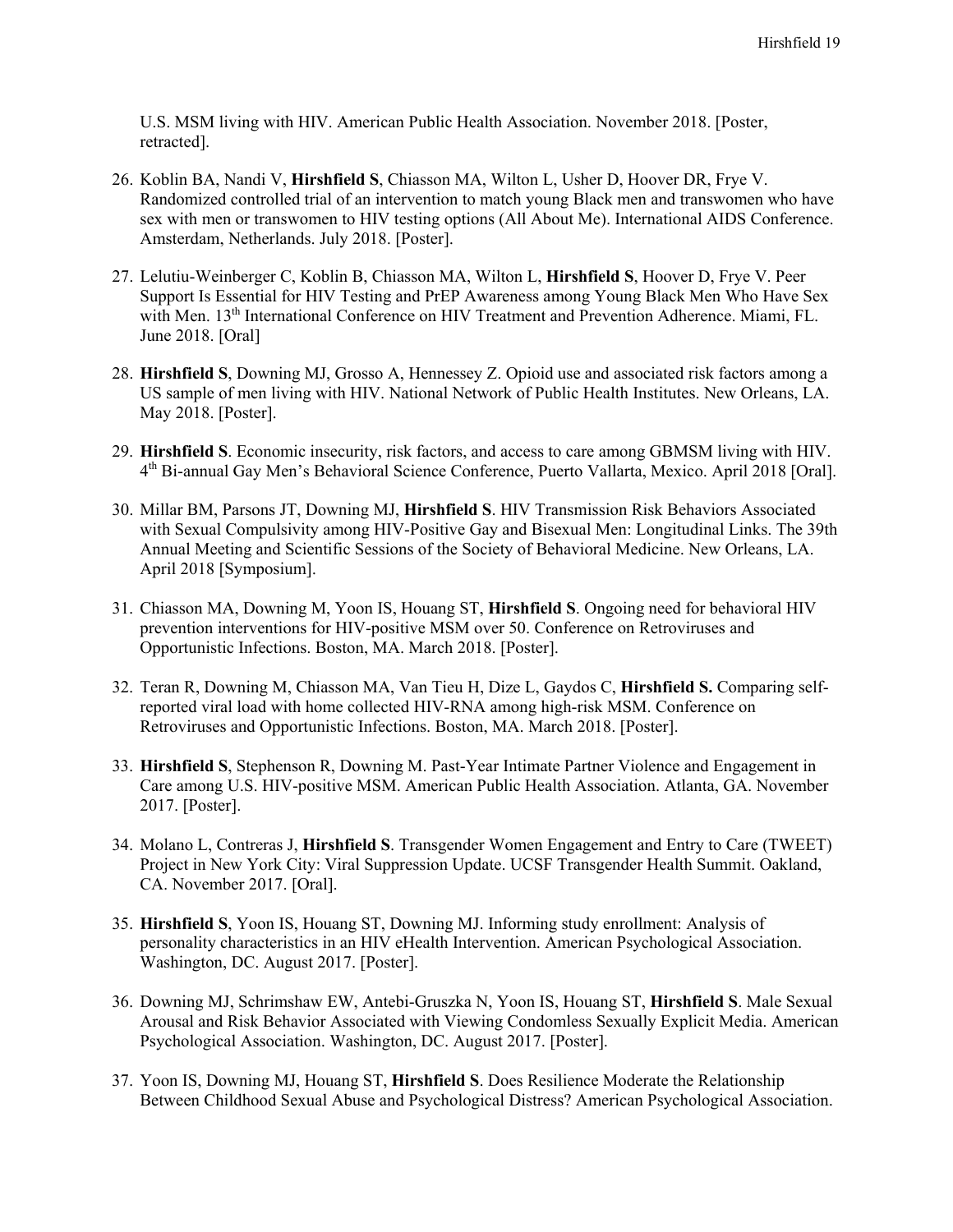Washington, DC. August 2017. [Poster].

- 38. **Hirshfield S**, Teran R, Chiasson MA, Downing M, Dize L, Gaydos C. Feasibility of using Hemaspot dried blood spot kits for at-home collection of blood to quantify viral load among an online sample of U.S. HIV-positive MSM. International AIDS Society Conference. Paris, France. July 2017. [Poster].
- 39. Schnall R, **Hirshfield S**, Siegel K, Milian L, Castillo HL, Cho H. Use of a Web-based Survey to Identify Symptom Frequency and Intensity Reporting of Persons Living with HIV with HANA Conditions. American Medical Informatics Association. Chicago, IL. November 2016. [Poster].
- 40. Teran R, Downing Jr. MJ, Chiasson MA, Houang ST, Yoon IS, **Hirshfield S**. Sexual dysfunction and substance use in a sample of MSM living with HIV. American Public Health Association, Denver, CO. October 2016. [Poster].
- 41. Teran R, Downing MJ, Chiasson MA, Yoon IS, Houang ST, **Hirshfield S**. Progress Along the HIV Care Continuum in a U.S. Sample of HIV-positive MSM Recruited Online. The Infectious Diseases Society of America Conference, New Orleans, LA. October 2016. [Poster].
- 42. Contreras J, **Hirshfield S**, Downing M, Molano L. A Sex Trafficking Intervention Initiative with Transwomen in New York City. The National Ryan White Conference on HIV Care and Treatment, Washington, DC. August 2016. [Poster].
- 43. Downing MJ, **Hirshfield S**, Voss J, Buchanan D, Yoon IS, Houang ST. Unanticipated Sleep Benefits among Gay and Bisexual Men Participating in an E-health Intervention to Reduce Sexual Risk Behaviors. Sleep. Boston, MA. June 2017. [Poster].
- 44. **Hirshfield S**, Downing Jr. MJ, Chiasson MA, Houang ST, Yoon IS, Teran R. Would HIV-positive MSM use a home viral load test? International Association of Providers of AIDS Care, Fort Lauderdale, FL. May 2016. [Oral].
- 45. **Hirshfield S**. A Video-based eHealth Intervention for HIV-positive Gay, Bisexual and other MSM: Preliminary Findings. 3rd Bi-annual Gay Men's Behavioral Science Conference, Puerto Vallarta, Mexico. April 2016. [Oral].
- 46. MacGowan R, Chavez P, Borkowf CB, McNaghten AD, **Hirshfield S**, Freeman A, Gravens L, Chiasson MA, Sharma A, Sullivan PS. Characteristics of MSM who complete home HIV testing versus those who do not: eSTAMP Online MSM HIV home testing study, United States, 2014. National HIV Prevention Conference; Atlanta, GA. December 2015. [Oral].
- 47. Downing Jr. M J, Chiasson MA, Shults K, **Hirshfield S**. The Challenge of Producing a Theoretically-Grounded HIV Prevention Video Series. American Psychological Association Annual Convention; Toronto, Canada. August 2015. [Poster].
- 48. **Hirshfield S**, Downing Jr. MJ, Parsons JT, Grov C, Gordon RJ, Chiasson MA. Implementing Online Video-based HIV Interventions with High-risk MSM. Symposia: Advances in Digital Media Research with Sexual Minority Men. American Psychological Association Annual Convention; Toronto, Canada. August 2015. [Oral].
- 49. **Hirshfield S**, Barucco R, Molano LF. Health Literacy and Current Depressive Symptoms among HIV-Positive Latina Transgender Women. National Transgender Health Summit, April 2015. Oakland, CA [Oral].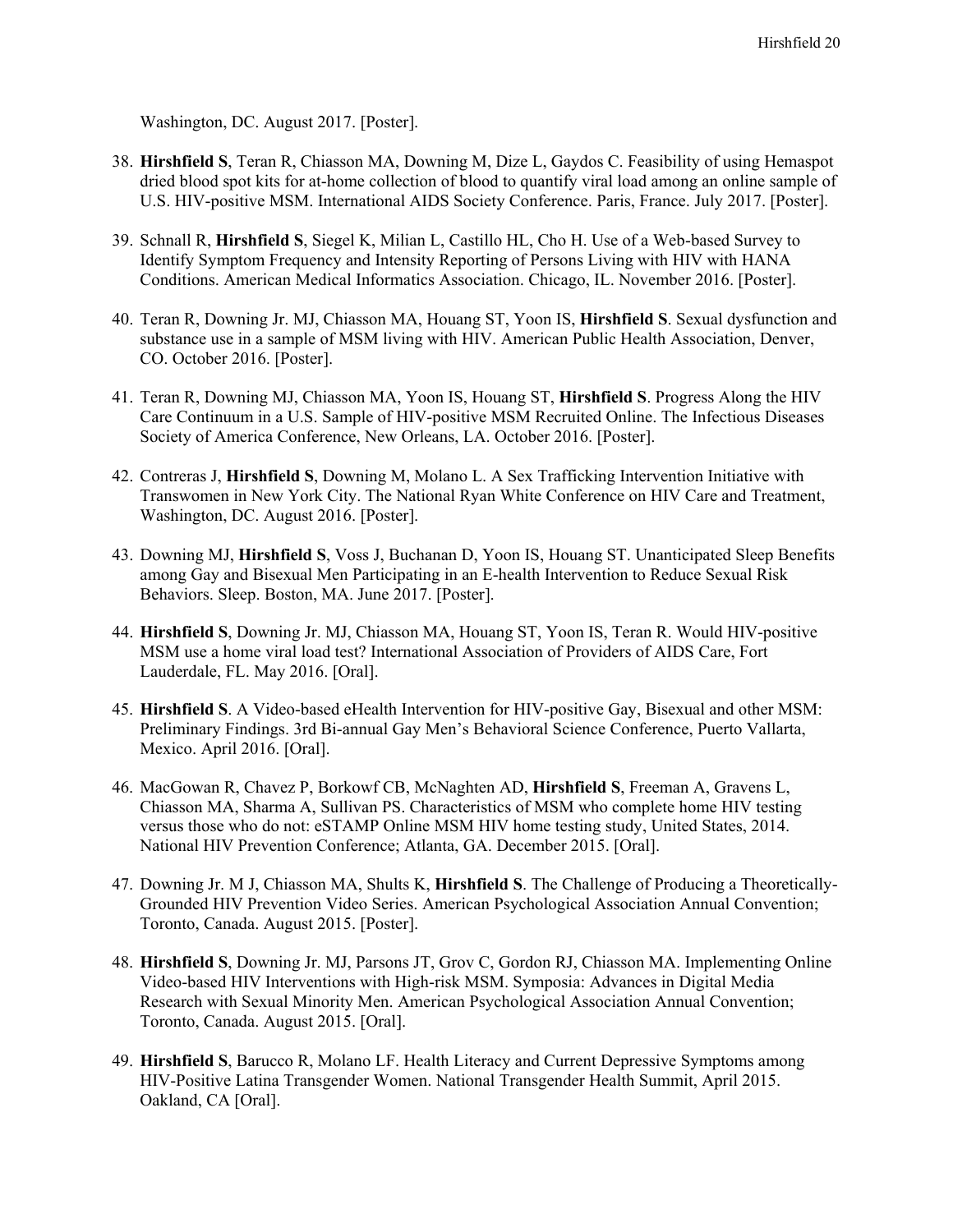- 50. Goldensohn ER, Sullivan SB, **Hirshfield S**, Chiasson MA, Lowy FD, Gordon RJ. Online Recruitment to Assess S.aureus Colonization in U.S. Men Who Have Sex with Men. ICAAC Annual Meeting, Washington, DC. September, 2014. [Poster].
- 51. Gordon RJ, **Hirshfield S**, Schrimshaw EW, Goldensohn ER, Schnall R, Bockting WO, Chiasson MA, Lowy FD. Skin And Soft Tissue Infections In Men Who Have Sex With Men: A Nationwide, Online Study. ICAAC Annual Meeting, Washington, DC. September, 2014. [Poster].
- 52. **Hirshfield S**, Schrimshaw EW, Chiasson MA, Bockting WO, Schnall R, Goldensohn E, Lowy F, Gordon RJ. Group Sex Encounters associated with Depression, Drug use, and Inconsistent Condom use in Men who have Sex with Men. GLMA 32nd Annual Conference; Baltimore, MD. September 2014. [Oral].
- 53. **Hirshfield S**, Grov C, Parsons JT, Anderson I, Chiasson MA. Social Media Use and HIV Transmission Risk Behavior among Ethnically Diverse HIV-Positive Men who have Sex with Men: Results of an Online Study in Three U.S. States. GLMA 32nd Annual Conference; Baltimore, MD. September 2014. [Oral].
- 54. Schrimshaw EW, **Hirshfield S**, Antebi N, Siegel K. HIV Testing Behavior Among MSM Who Use Smartphone Apps To Meet Sexual Partners. GLMA 32nd Annual Conference; Baltimore, MD. September 2014. [Oral].
- 55. Schrimshaw EW, **Hirshfield S**, Chiasson MA, Bockting W, Schnall R, Goldensohn E, Lowy FD, Gordon RJ. Smartphone Apps, Websites, and other Sexual Venues: Association with Number of Partners, Condom Use, and STI Diagnosis. GLMA 32nd Annual Conference; Baltimore, MD. September 2014. [Oral].
- 56. **Hirshfield S**, Schrimshaw EW, Stall R, Margolis AD, Downing MJ, Chiasson MA. Drug Use, Sexual Risk, and Syndemic Production among MSM who Engage in Group Sex Encounters. Gay Men's Behavioral Science Conference. San Juan, PR. February 5-9, 2014. [Oral].
- 57. **Hirshfield S**, McColgan B, Horvath K, Chiasson MA. Prevalence of Self-Reported Hypertension in an Online Sample of U.S. Gay and Bisexual Men. The  $30<sup>th</sup>$  Annual Conference: Gay & Lesbian Medical Association. San Francisco: CA. September 19-23, 2012. [Poster].
- 58. **Hirshfield S**, McColgan B, Chiasson MA. Age-of-Onset of Alcohol Consumption and Subsequent Risk for Current Unprotected Anal Intercourse in Gay and Bisexual Men. The 30<sup>th</sup> Annual Conference: Gay & Lesbian Medical Association. San Francisco: CA. September 19-23, 2012. [Oral].
- 59. **Hirshfield S**, Margolis A, Schrimshaw E, Chiasson MA. Group Sex and HIV Risk Behavior among U.S. MSM Recruited Online: Results from an Internet Survey. XIX International AIDS Conference. Washington, DC. July 24, 2012. [Poster].
- 60. Grov C, **Hirshfield S**, Remien RH, Humberstone M, Chiasson MA. Exploring the *venue's* role in risky sexual behavior among gay and bisexual men: An event-level analysis from a national online survey in the U.S. International LGBT Psychology Summer Institute. Ann Arbor: MI. August 2-6, 2010. [Poster].
- 61. Margolis AD, **Hirshfield S**, Joseph H, Chiasson MA, Belcher L. 'Never Testing for HIV' among Men who have Sex with Men Recruited from a Sexual Networking Website, United States. XVIII International AIDS Conference. Vienna, Austria. July 18-23, 2010. [Poster].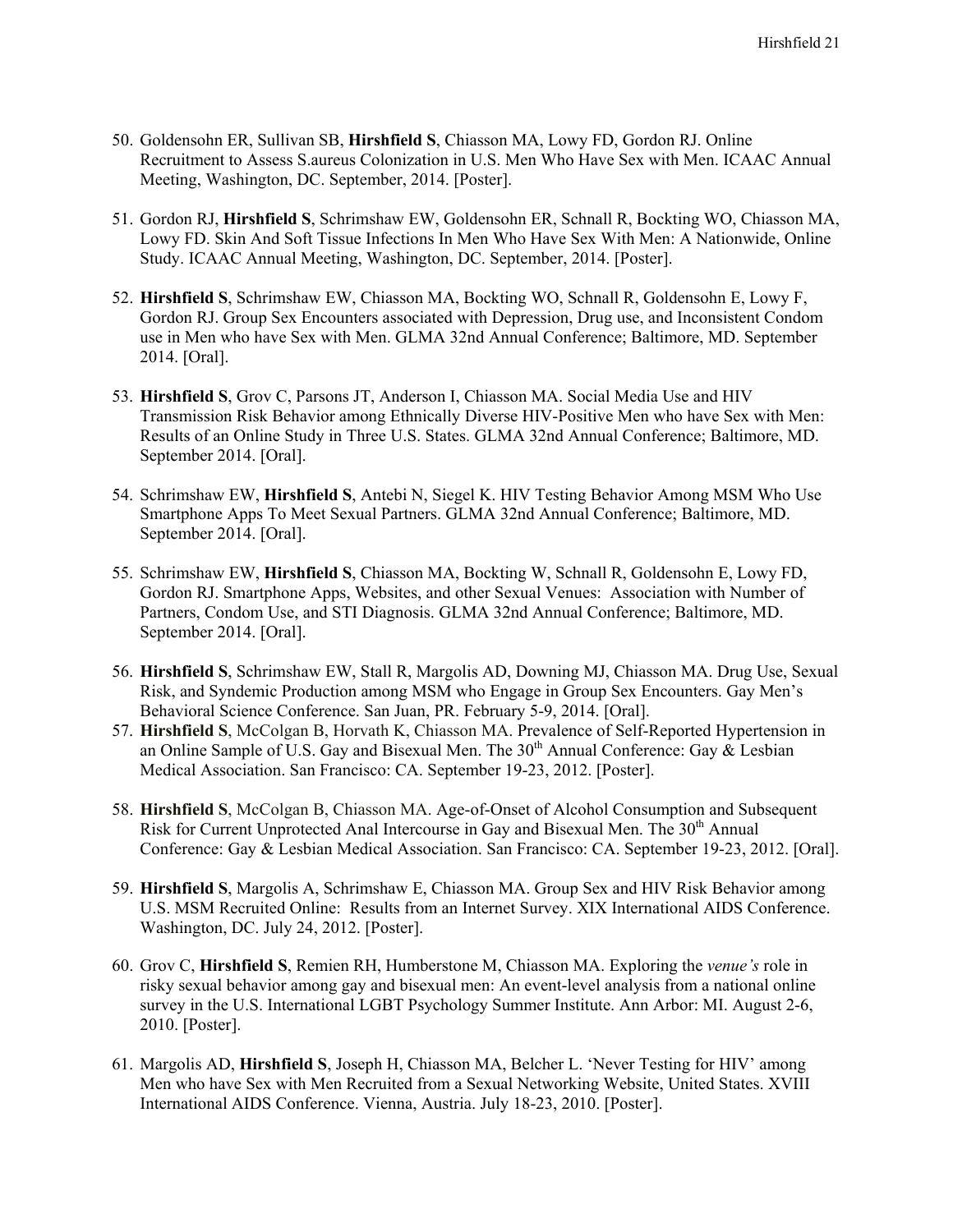- 62. **Hirshfield S**, Chiasson MA, Scheinmann R, Humberstone M, Emmons R, Remien RH, Margolis A, Shuchat Shaw F. Risk Profile Associated with Attrition in an Online HIV Prevention Trial among Men Who Have Sex with Men. CDC National HIV Prevention Conference. Atlanta: GA, July 2009. [Oral].
- 63. **Hirshfield S**, Chiasson MA, Scheinmann R, Remien RH, Margolis A, Emmons R, Humberstone M, Shuchat Shaw F. Reduction in HIV Transmission Risk among HIV+ MSM in an Online HIV Prevention Trial. CDC National HIV Prevention Conference. Atlanta: GA, July 2009. [Oral].
- 64. Scheinmann R, **Hirshfield S**, Chiasson MA, Emmons R, Humberstone M, Remien RH, Joseph HA, Shuchat-Shaw F. HIV Risk Behaviors among Men Who Have Sex with Men and Inject Drugs: An Internet-based Study. CDC National HIV Prevention Conference. Atlanta: GA, July 2009. [Oral].
- 65. **Hirshfield S**, Chiasson MA, Scheinmann R, Humberstone M, Emmons R, Margolis A, Remien RH, Shuchat Shaw F. A Theory-Driven, Internet-Based Randomized Controlled Trial to Reduce Sexual Risk among Men Who Have Sex with Men. Society for the Scientific Study of Sexuality, San Juan, PR, December 2008. [Oral].
- 66. Chiasson M, Taylor B, Scheinmann R, **Hirshfield S**, Humberstone M, Remien R, Wong T. Comparison of sexual risk behaviors in non-Hispanic black and white men who have sex with men recruited in online surveys.  $15<sup>th</sup>$  Conference on Retroviruses and Opportunistic Infections (CROI 2008). Boston, MA. February, 2008. [Poster].
- 67. **Hirshfield S**, Chiasson MA, Humberstone M, Remien RH. HIV Risk among MSM with New Male Partners Varies by Type of Online Recruitment Site. CDC National HIV Prevention Conference. Atlanta: GA, 2007. [Oral].
- 68. **Hirshfield S**, Wolitski RJ, Chiasson MA, Remien RH, Humberstone M, Wong T. Characteristics Associated with Depressive Symptoms in an Online Sample of Men who have Sex with Men (MSM)- -United States and Canada. CDC National HIV Prevention Conference. Atlanta: GA, 2007. [Oral].
- 69. **Hirshfield S**, Chiasson MA, Remien R, Humberstone M, Wong T. Does Size Matter? An Assessment of Risk Behavior by City Size Among Men who have Sex with Men: An Online Study. International AIDS Conference. Toronto: Ontario, July 2006. [Poster].
- 70. **Hirshfield S**, Chiasson MA, Humberstone M, Remien R. Predictors of Erectile Dysfunction Drug Use and HIV Transmission Risk An Online Study in the US and Canada. International AIDS Conference. Toronto: Ontario, July 2006. [Poster].
- 71. Chiasson MA, Shuchat Shaw F, Humberstone M, **Hirshfield S**. A successful online behavioral intervention for men who have sex with men (MSM). XVI International AIDS Conference, Toronto, Canada. August, July 2006. [Poster].
- 72. **Hirshfield S**, Chiasson MA, Remien R, Humberstone M, Wolitski R, and Wong T. An Online Study of Sexually Transmitted Diseases among Men who have Sex with Men. Presented at the 2005 CDC National HIV Prevention Conference. Atlanta: GA, August 2005. [Oral].
- 73. **Hirshfield S**, Chiasson M, Remien R, Humberstone M. Does PDE-5 inhibitor use predict unprotected sex among men who have sex with men? A preliminary report of a national online study. Paper presented at: PDE-5 Inhibition and HIV Risk: Current Concepts and Controversies. Potomac: MD, August 2005. [Oral].